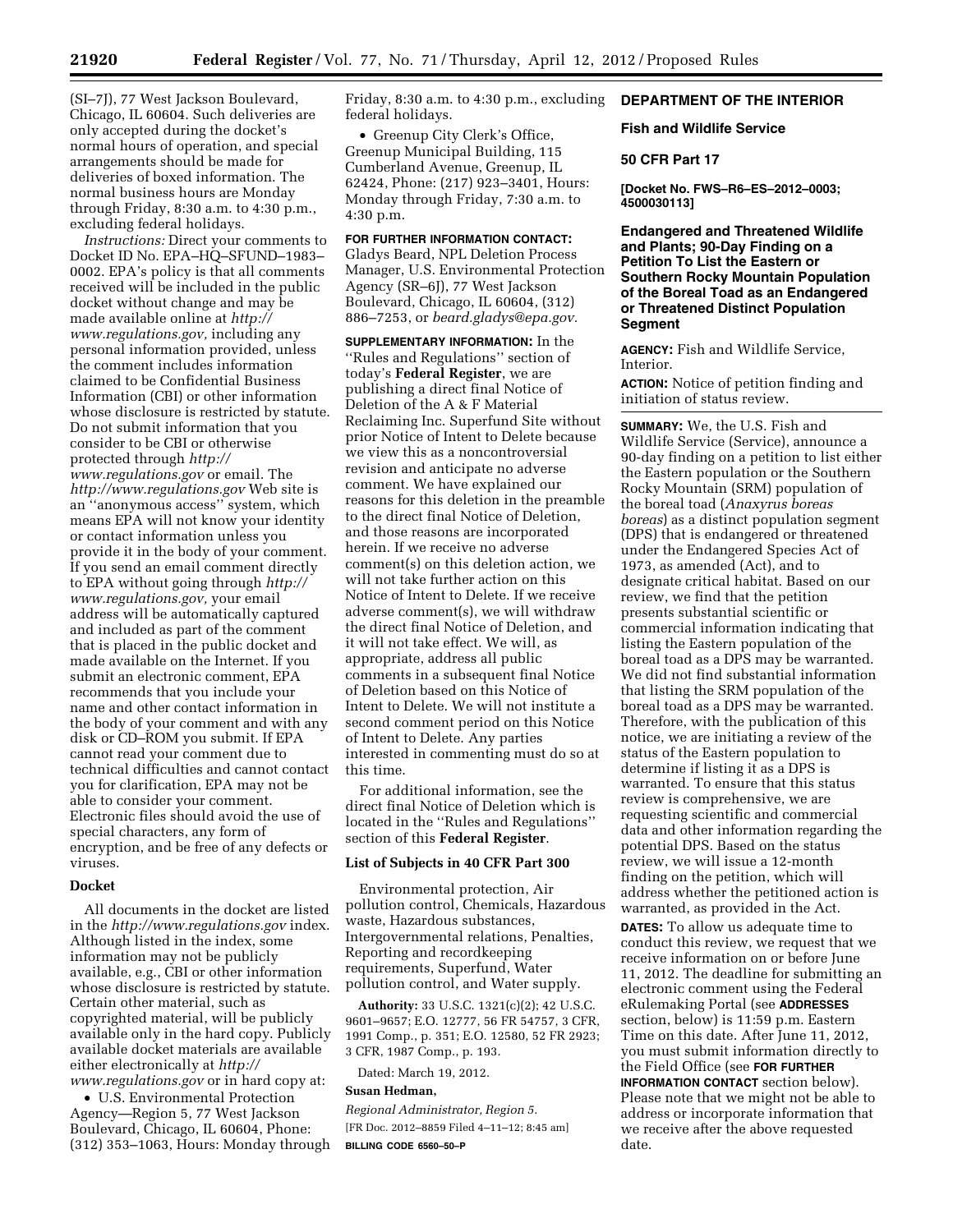**ADDRESSES:** You may submit information by one of the following methods:

(1) *Electronically:* Go to the Federal eRulemaking Portal: *http:// www.regulations.gov.* In the Enter Keyword or ID box, enter Docket No. FWS–R6–ES–2012–0003, which is the docket number for this action. Then click on the Search button. You may submit a comment by clicking on ''Send a Comment or Submission.''

(2) *By hard copy:* Submit by U.S. mail or hand–delivery to: Public Comments Processing, Attn: FWS–R6–ES–2012– 0003; Division of Policy and Directives Management; U.S. Fish and Wildlife Service; 4401 N. Fairfax Drive, MS 2042–PDM; Arlington, VA 22203.

We will not accept e-mail or faxes. We will post all information we receive on *http://www.regulations.gov.* This generally means that we will post any personal information you provide us (see the Request for Information section below for more details).

**FOR FURTHER INFORMATION CONTACT:** Western Colorado Supervisor, Western Colorado Ecological Services Office, Grand Junction, CO; by telephone at 970–243–2778; or by facsimile at 970– 245–6933. If you use a telecommunications device for the deaf (TDD), please call the Federal Information Relay Service (FIRS) at 800–877–8339.

### **SUPPLEMENTARY INFORMATION:**

### **Request for Information**

When we make a finding that a petition presents substantial information indicating that listing a species may be warranted, we are required to promptly review the status of the species (status review). For the status review to be complete and based on the best available scientific and commercial information, we request information on the Eastern population of the boreal toad from governmental agencies, Native American tribes, the scientific community, industry, and any other interested parties. We seek information on:

(1) The species' biology, range, and population trends, including:

(a) Habitat requirements for feeding, breeding, and sheltering;

(b) Genetics and taxonomy;

(c) Historical and current range including distribution patterns;

(d) Historical and current population levels, and current and projected trends; and

(e) Past and ongoing conservation measures for the species, its habitat or both.

(2) The factors that are the basis for making a listing determination for a

species under section 4(a) of the Act (16 U.S.C. 1531 *et seq.*), which are:

(a) The present or threatened destruction, modification, or

curtailment of its habitat or range; (b) Overutilization for commercial,

recreational, scientific, or educational purposes;

(c) Disease or predation;

(d) The inadequacy of existing regulatory mechanisms; or

(e) Other natural or manmade factors affecting its continued existence.

If, after the status review, we determine that listing the Eastern population of the boreal toad is warranted, we will propose critical habitat (see definition in section 3(5)(A) of the Act) under section 4 of the Act, to the maximum extent prudent and determinable at the time we propose to list the species. Therefore, we also request data and information on:

(1) What may constitute ''physical or biological features essential to the conservation of the species,'' within the geographical range currently occupied by the species;

(2) Where these features are currently found;

(3) Whether any of these features may require special management considerations or protection;

(4) Specific areas outside the geographical area occupied by the species that are ''essential for the conservation of the species''; and

(5) What, if any, critical habitat you think we should propose for designation if the species is proposed for listing, and why such habitat meets the requirements of section 4 of the Act.

Please include sufficient information with your submission (such as scientific journal articles or other publications) to allow us to verify any scientific or commercial information you include.

Submissions merely stating support for or opposition to the action under consideration without providing supporting information, although noted, will not be considered in making a determination. Section 4(b)(1)(A) of the Act directs that determinations as to whether any species is an endangered or threatened species must be made ''solely on the basis of the best scientific and commercial data available.''

You may submit your information concerning this status review by one of the methods listed in the **ADDRESSES** section. If you submit information via *http://www.regulations.gov,* your entire submission—including any personal identifying information—will be posted on the Web site. If your submission is made via a hardcopy that includes personal identifying information, you may request at the top of your document that we withhold this personal identifying information from public review. However, we cannot guarantee that we will be able to do so. We will post all hardcopy submissions on *http://www.regulations.gov.*

Information and supporting documentation that we received and used in preparing this finding is available for you to review at *http:// www.regulations.gov,* or by appointment, during normal business hours, at the U.S. Fish and Wildlife Service, Western Colorado Ecological Services Office (see **FOR FURTHER INFORMATION CONTACT**).

#### **Background**

Section 4(b)(3)(A) of the Act requires that we make a finding on whether a petition to list, delist, or reclassify a species presents substantial scientific or commercial information indicating that the petitioned action may be warranted. We are to base this finding on information provided in the petition, supporting information submitted with the petition, and information otherwise available in our files. To the maximum extent practicable, we are to make this finding within 90 days of our receipt of the petition and publish our notice of the finding promptly in the **Federal Register**.

Our standard for substantial scientific or commercial information within the Code of Federal Regulations (CFR) with regard to a 90-day petition finding is ''that amount of information that would lead a reasonable person to believe that the measure proposed in the petition may be warranted'' (50 CFR 424.14(b)). If we find that substantial scientific or commercial information was presented, we are required to promptly conduct a species status review, which we subsequently summarize in our 12-month finding.

#### *Petition History*

On May 25, 2011, we received a petition of the same date from the Center for Biological Diversity, the Center for Native Ecosystems, and the Biodiversity Conservation Alliance, requesting that either the Eastern or SRM population of the boreal toad be listed as an endangered or threatened DPS and that critical habitat be designated under the Act. The petitioners also requested that if boreal toads in either the Eastern or SRM population are designated as separate species during consideration of the petition (based on recent and ongoing genetic studies) that both species be listed under the Act. We note the request to list either population as a DPS, or, if the two populations are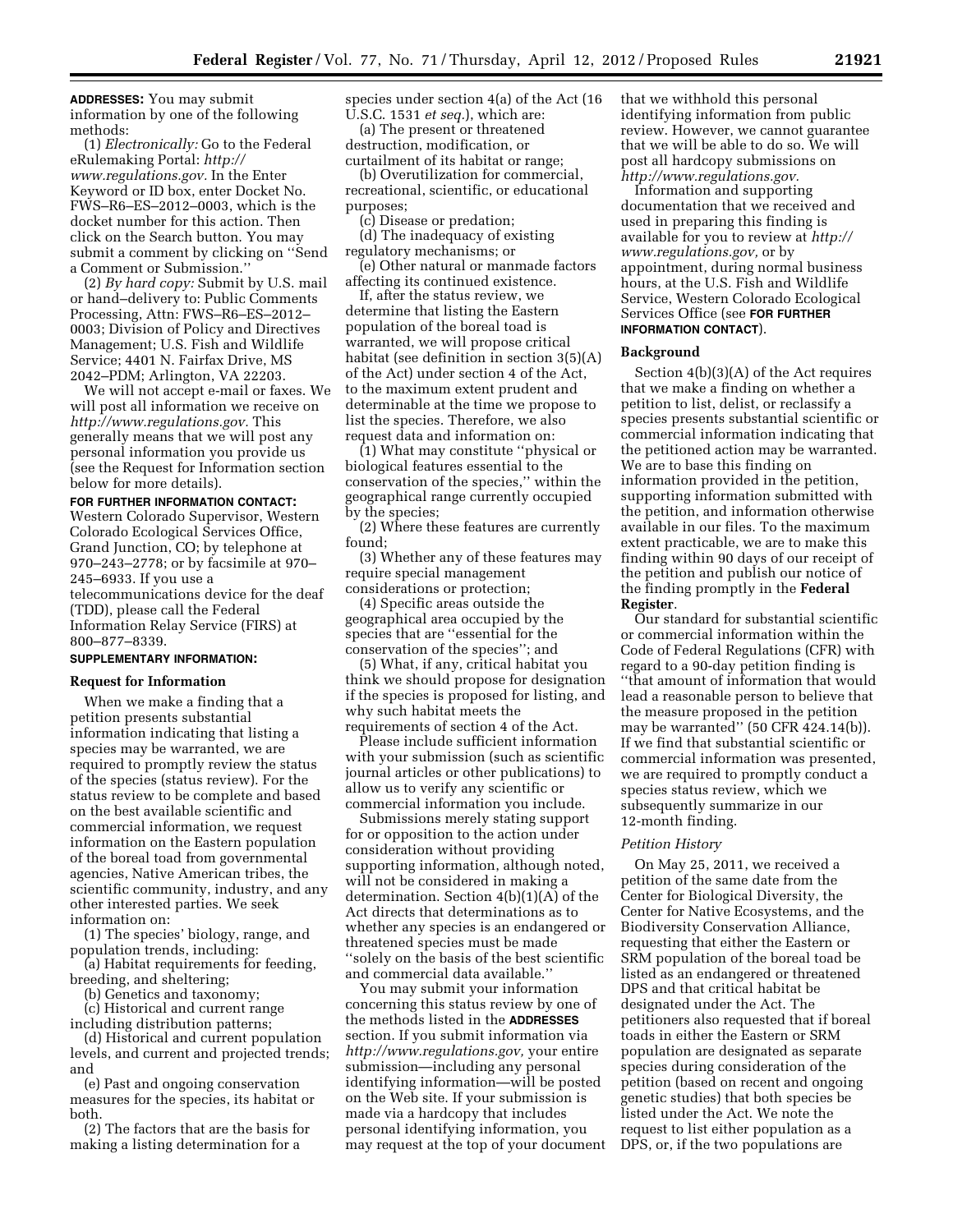found to be separate species, to list each as a separate species; however, there are currently no scientific papers calling for species designations for these two populations. Consequently, this 90-day finding examines only the possibility of listing the Eastern or SRM population as a DPS or two DPSs, and not the species question.

The petitioners included the requisite information in the petition, as required at 50 CFR 424.14(a). In a June 23, 2011, letter to the petitioners, we responded that we reviewed the information presented in the petition and determined that issuing an emergency regulation temporarily listing the species as endangered under section 4(b)(7) of the Act was not warranted. We also stated that we would initiate response to the petition in Fiscal Year 2011 and would finalize a response in Fiscal Year 2012 (approximately March 2012). This finding addresses the petition.

#### *Previous Federal Action(s)*

On September 30, 1993, the Service received a petition from the Biodiversity Legal Foundation of Boulder, Colorado, and Dr. Peter Hovingh, a researcher at the University of Utah, Salt Lake City, Utah. The petitioners requested that the Service list the SRM population of the ''western boreal toad'' (a common name sometimes used in the past for *Anaxyrus boreas boreas*) as endangered throughout its range in northern New Mexico, Colorado, and southeastern Wyoming. The petitioners also requested that the Service designate critical habitat. We published a notice of a 90-day finding for the petition in the **Federal Register** on July 22, 1994 (59 FR 37439), indicating that the petition and other readily available scientific and commercial information presented substantial information that the petitioned action may be warranted.

On March 23, 1995, the Service announced a 12-month finding that listing the SRM population of the boreal toad as an endangered DPS was warranted but precluded by other higher priority actions (60 FR 15281). At that time, a listing priority number of 3 was assigned. When we find that a species is warranted but precluded for listing, we refer to it as a candidate species. Section 4(b)(3)(B) of the Act directs that when we make a ''warranted but precluded'' finding on a petition, we are to treat the petition as being one that is resubmitted annually on the date of the finding; thus, the Act requires us to reassess the petitioned actions and to publish a finding on the resubmitted petition on an annual basis. Several resubmitted candidate assessments for

the boreal toad were completed. The most recent assessment was published in the **Federal Register** on May 11, 2005 (70 FR 24870).

On October 7, 2002, as part of an agreement regarding multiple species, the U.S. Department of the Interior reached an out-of-court settlement with several conservation organizations and agreed to make a final determination for listing the SRM population of the boreal toad by no later than September 30, 2005. In the 2005 Annual Notice of Findings on Resubmitted Petitions, we noted that a determination for the boreal toad would be funded in Fiscal Year 2005 (70 FR 24870). On September 29, 2005, we reached a determination in the revised 12-month Finding that the SRM population of the boreal toad did not warrant listing because it was not a listable entity according to the DPS criteria and, therefore, should be withdrawn from the candidate list (70 FR 56880). When the boreal toad was put on the candidate list in 1995, the DPS policy did not yet exist, so current criteria were not used to determine whether the toad was a listable entity. The combination of using the DPS criteria developed in1996 and genetic and other information available during development of the 2005 finding led to determinations that the SRM population of the boreal toad was discrete based on DPS discreteness criteria but was not significant based on DPS significance criteria. Therefore, it was not considered a listable entity.

On September 2, 2008, we received a notice of intent to sue from the Center for Biological Diversity (dated August 28, 2008) for violations of the Act (i.e., failure to issue a proposed rule in 2005 or subsequently list the toad), but a lawsuit never followed.

#### *Species Information*

## Taxonomy

The *Anaxyrus boreas* (formerly *Bufo boreas*) group of toads, of which the boreal toad is a subspecies, are amphibians that occur throughout much of the western United States. The species was first described from specimens collected on the Columbia River (Washington or Oregon) and Puget Sound (Washington) by Baird and Girard (1852). The genus for the boreal toad was revised from *Bufo* to *Anaxyrus* in 2006 (Frost *et al.* 2006, pp. 10, 213, 218, 222, 281, 329, 350, 363), and the Service accepts this revision.

Two subspecies of the boreal toad have been recognized for many years, the boreal toad (*A. b. boreas,* the subject of this finding) and the California toad (*A. b. halophilus*) (Camp 1917, p. 116).

Other authors recognize up to four subspecies, with the Amargosa toad (*A. nelsoni* or *A. b. nelsoni*) and black toad (*A. exsul*) or (*A. b. exsul*) being the other two potential subspecies (Crother 2000 (2001), p. 7; 2008, pp. 2–4; Stebbins 2003, pp. 208–209, map 32). The Yosemite toad (*A. canorus*) also is considered to be a distinct but closely related species (Stebbins 2003, p. 210– 211). All of the toad species and subspecies mentioned above are considered by Goebel *et al.* (2009, pp. 221, 223) and Switzer *et al.* (2009, pp. 25–26) to comprise the *A. boreas*  group. Deoxyribonucleic acid (DNA) analyses by these two sets of authors suggest that a taxonomic change to the *A. boreas* group could be appropriate.

Two different studies analyzing mitochondrial DNA (mtDNA) from boreal toads and other closely related species and subspecies conclude that toads within the SRM population (southeastern Wyoming, Colorado, and New Mexico) and southwestern Wyoming, southeastern Idaho, northeastern Nevada, and Utah form a population of genetically similar toads termed the Eastern Major Clade (Goebel *et al.* 2009, p. 210, fig. 1) or Clade 3–1 (Switzer *et al.* 2009, p. 8). The combination of these two clades (populations of genetically similar toads), the Eastern Major Clade and Clade 3–1, primarily form the Eastern population (see the map in this notice). Switzer *et al.* (2009, fig. 3) also identify a smaller clade (named Clade BO by Switzer *et al.*) based on a distinct haplotype in southern Utah that constitutes a small part of the Eastern population (see the map in this **Federal Register** notice). Also examined within this finding are boreal toads found within the part of the Northwest Major Clade that overlaps with the Eastern Major Clade (Goebel 2003, p. 2; Goebel *et al.* 2009, p. 210, fig. 1). This overlap is further supported by Switzer *et al.*  (2009, fig. 3), who found that the area they designated as Clade 3–2 overlaps with Clade 3–1 (see the map in this notice). Clade 3–2 is a weakly supported clade that, in combination with Clade 3–3 and sister Clade 3–4, constitutes the larger Clade 4–1 discussed in Switzer *et al.* (2009, pp. 9–10, fig. 2).

The Northwest Major Clade extends from western Wyoming and northwestern Utah over to west-central California and up to southeastern Alaska, including ranges of both the boreal toad and the California toad (Goebel *et al.* 2009, p. 215). The Eastern Major Clade extends from central Colorado to northeastern Nevada, and from southern Wyoming to northern New Mexico and Arizona (see the map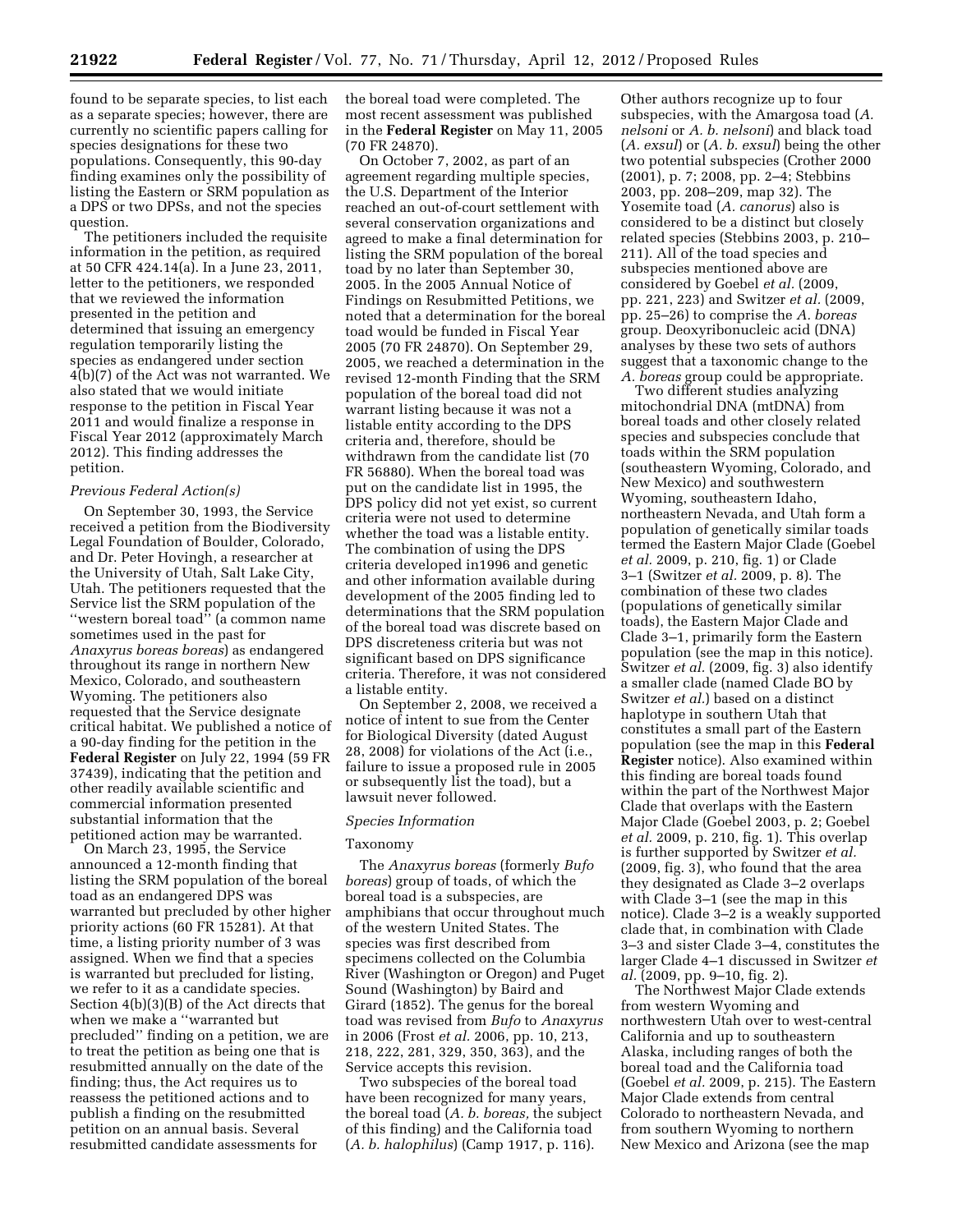in this notice). All of the toads within the Eastern Major Clade and overlap area of the Northwest Major Clade (or Clades 3–1 and 3–2) are considered to be boreal toads (Goebel *et al.* 2009, p.

215; Switzer *et al.* 2009, p. 3) (see the map in this notice). **BILLING CODE 4310–55–P** 



Map. The Eastern population and southern Rocky Mountain subset of the Eastern population.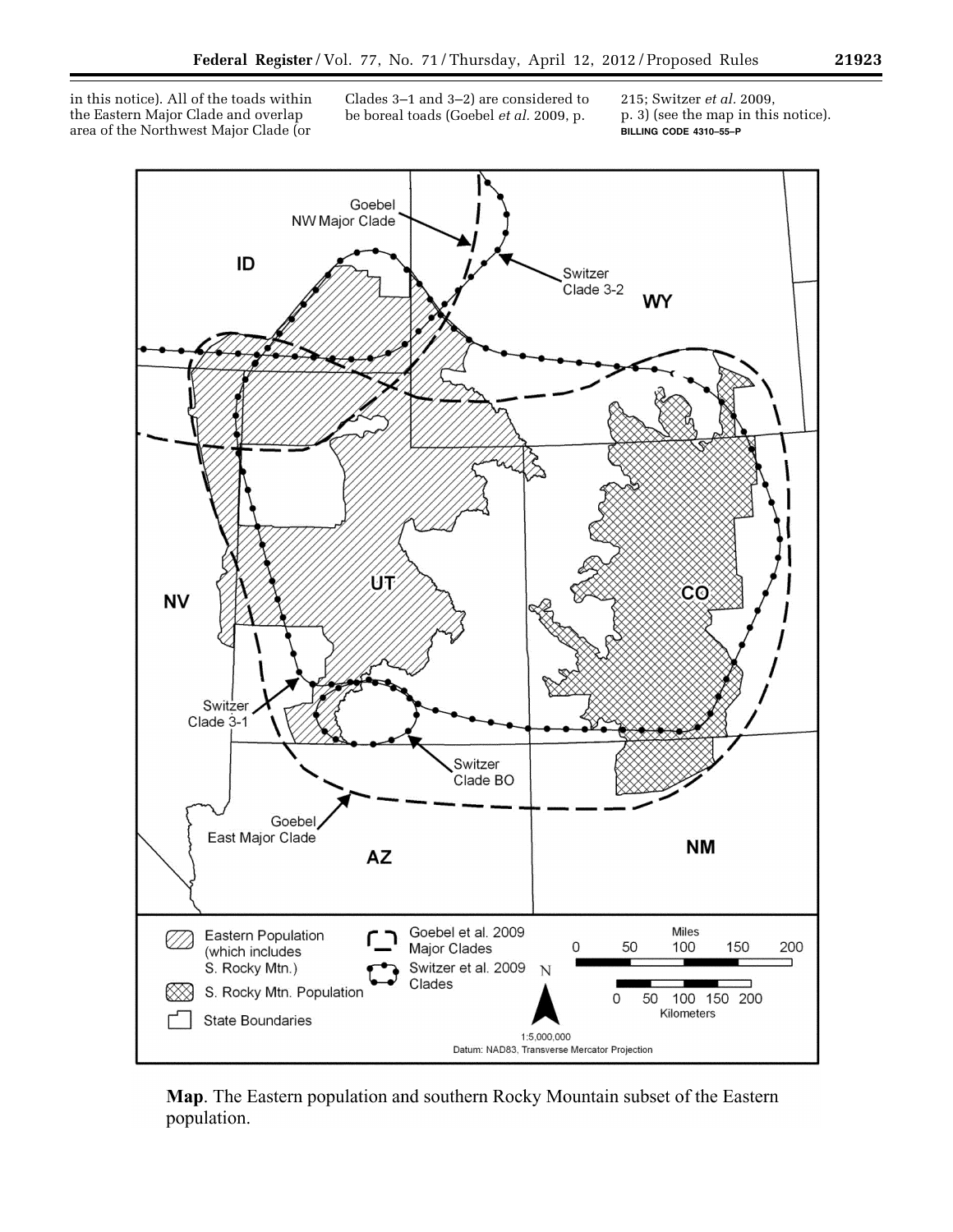# **BILLING CODE 4310–55–C**

As illustrated in the map in this notice, the combination of the outermost extent of both 2009 genetic articles' clade boundaries primarily form the boundaries of the Eastern population. Two exceptions occur in west-central Utah and eastern Nevada, where the Eastern population boundary extends beyond the clade boundaries (see map). The petitioners based the Eastern population boundaries on gross range maps drawn by the International Union for Conservation of Nature, creating the two exceptions. Reduction in size of the Eastern population from clade boundaries also occurs in Arizona, northwestern New Mexico, and the other States, based on lack of habitat and no records of boreal toads ever occurring in the excluded areas (see map).

Portions of Goebel *et al.'*s (2009, p. 210, fig. 1) Northwest Major Clade and Switzer *et al.'*s (2009, fig. 3) Clade 3–2 are illustrated in the map in this notice, and discussed in the ''Evaluation of Listable Entities'' section below, because of their geographic and genetic overlap with the Eastern Major Clade and Clade 3–1 and their necessary consideration in making a determination on whether the Eastern population is a listable entity. The other petitioned entity, the SRM population of the boreal toad, is a subset of the Eastern population (see map).

## Biology

Boreal toads may reach a length (snout to vent) of 12.7 centimeters (5 inches) (Hammerson 1999, p. 90; Stebbins 2003, p. 208). They possess warty skin, oval parotoid glands, and often have a distinctive light mid-dorsal stripe. During the breeding season, males develop a dark patch on the inner surface of the innermost digit. Unlike many other toad species, the boreal toad has no vocal sac and, therefore, produces no mating call (Hammerson 1999, p. 90). Tadpoles are black or dark brown.

Boreal toads in the SRM population typically occupy habitat at elevations between 2,440 meters (m) (8,000 feet (ft)) and 3,350 m (11,000 ft) (Loeffler 2001, p. 6). However, within the Eastern population, they have been recorded as low as 1,570 m (5,150 ft) and as high as 3,661 m (12,000 ft) (Livo and Yeakley 1997, p. 143; Thompson *et al.* 2004, p. 256; Hogrefe *et al.* 2005, p. 7). Boreal toads occurring further north and west from the SRM population occupy lower elevations and are found down to sea level on the Pacific coast (Stebbins 2003, p. 209). At higher elevations, adult boreal toads emerge from winter

refugia when snowmelt has cleared an opening from their burrows and daily temperatures remain above freezing (Campbell 1970a, pp. 22, 99; Campbell 1970b, p. 281). Breeding can occur from late January to July, depending on latitude, elevation, and local conditions (Stebbins 2003, p. 209). Breeding occurs during a 2- to 4-week period from mid-May to mid-June at lower elevations, and as late as mid-July at higher elevations in the SRM population (Hammerson 1999, p. 96). Suitable breeding sites are large bodies of water or small pools, beaver ponds, glacial kettle ponds, roadside ditches, humanmade ponds, and slow-moving streams (Campbell 1970a, pp. 24–25; Hammerson 1999, p. 95).

Boreal toads have been observed to lay up to 16,500 eggs (Campbell 1970a, p. 24), and, in Colorado they have been observed laying up to 10,900 eggs (Hammerson 1999, p. 96), with an overall mean clutch size of 6,661 eggs (Carey *et al.* 2005, p. 224). The eggs are black and are deposited in long doublelayer jelly strings, with one to three rows of eggs (Hammerson 1999, p. 90). Eggs hatch 1 to 2 weeks after being laid. Egg and tadpole development is temperature-dependent, and reproductive efforts may fail if tadpoles do not have sufficient time to metamorphose before the onset of winter. Persistent, shallow bodies of water are critical to breeding success, and if the breeding site dries before metamorphosis is complete, desiccation of the tadpoles or eggs will occur. Tadpoles typically metamorphose by late July to late August, but at higher elevations metamorphosis may not be complete until late September (Loeffler 2001, p. 7). Recently metamorphosed toadlets (metamorphs) aggregate within a few meters of the water and move into nearby moist habitats later in summer.

After mating, adults often disperse to upland, terrestrial habitats, where they are mostly active during the day in early and late summer (Mullally 1958, entire; Campbell 1970a, pp. 84–86; Carey 1978, pp. 203, 206, 211), foraging primarily on ants, beetles, spiders, and other invertebrates (Schonberger 1945, p. 121; Campbell 1970a, p. 69–71). Late in the summer the toads will expand their home ranges, generally in the direction of wintering habitats, which include cavities among streamside boulders, ground squirrel burrows, and beaver lodges and dams (Campbell 1970a, pp. 50, 87; Hammerson 1999, p. 94).

Survival of embryos from laying to hatching is normally high, but catastrophic mortality has been observed (Blaustein and Olson 1991, entire). Survival of tadpoles and

juveniles is low, with predation and adverse environmental conditions primarily responsible for mortality at these life stages (Campbell 1970a, p. 61). Between 95 and 99 percent of juveniles die before reaching their second year of life (Samollow 1980, p. 33). The minimum age of breeding boreal toads is about 4 years in males and 6 years in females (Hammerson 1999, p. 97). Females may skip 1 to 3 years between breeding attempts, and individuals may live approximately 11 or 12 years (Olson 1991, pp. 7, 14).

### Distribution, Abundance, and Trends

The range of the boreal toad subspecies (*Anaxyrus boreas boreas*) extends from coastal Alaska south and east through the Yukon Territory, the extreme southwest corner of the Northwest Territory, British Columbia, western Alberta, Washington, Oregon, northern California, northern Nevada, Idaho, western Montana, western and southeastern Wyoming, central and northern Utah, central to western Colorado, and extreme north-central New Mexico (Stebbins 2003, map 32; Goebel *et al.* 2009, p 210). No records of the boreal toad exist from Arizona or northwestern New Mexico, and, therefore, we do not consider the range of the boreal toad to include Arizona or northwestern New Mexico.

The range of the SRM population includes southeastern Wyoming through the mountainous region of central to west-central Colorado, and into extreme north-central New Mexico. The range of the Eastern population encompasses the SRM population and also includes southwestern Wyoming, southeastern Idaho, northeastern Nevada, and Utah (Goebel *et al.* 2009, p. 210; Switzer *et al.*  2009, p. 8, figure 3; Greenwald *et al.*  2011, pp. 17, 56–72) (see the map in this notice).

#### *SRM Population*

#### Southeastern Wyoming

In southeastern Wyoming, the boreal toad was once widespread and numerous in the Medicine Bow, Pole, Snowy, and Sierra Madre Mountain Ranges (Baxter and Stone 1985, p. 31; Keinath and Bennett 2000, p. 4). Declines in populations were documented in southeastern Wyoming from 1986 through 1988 (Corn *et al.*  1989, pp. iv, 26), and the subspecies is now rare in southeastern Wyoming (Keinath and Bennett 2000, p. 4; Jackson 2008, p. 4). Distribution, abundance, and trends of SRM toads are based on field monitoring from 1997 through 2011, but the latest written report ends with the 2007 field season (Jackson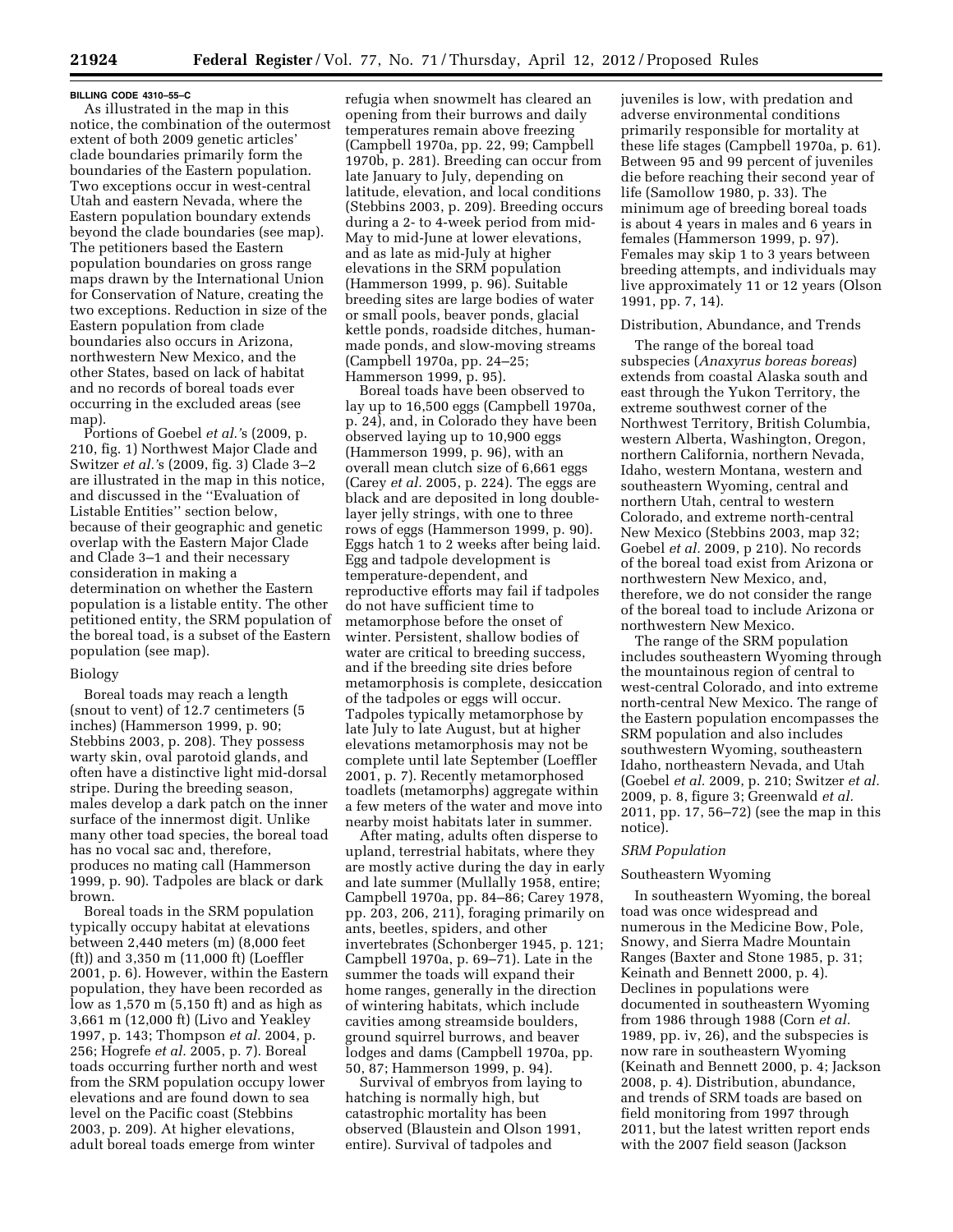2008, entire). In 2003, toads were observed in only seven southeastern Wyoming locations (in Albany and Carbon Counties). Only one breeding population is known to occur in southeastern Wyoming (Jackson 2008, pp. 91–92; Colorado Division of Wildlife 2010, p. 1). However, this population does not meet the population viability criteria established in the SRM conservation plan that was written by the State-led Boreal Toad Recovery Team (composition of Team described in Factor D) (Loeffler 2001, p. 17–18). The viability criteria specify the number of adults required at a breeding site, the frequency of breeding activity, and the amount of egg production and recruitment needed to maintain a viable population. The criteria also specify that a viable population must face no known significant and imminent threats to its habitat, health, or environmental conditions.

# Colorado

In Colorado, the boreal toad was historically known to occur in 25 counties, and was common throughout the higher elevations (Burger and Bragg 1947, pp. 61–62; Smith *et al.* 1965, p. 5; Keinath and McGee 2005, p. 22), except for the Sangre de Cristo Mountains, Wet Mountains, and Pikes Peak region (Hammerson 1999, p. 90). Disappearances of 11 populations in the West Elk Mountains were documented between 1974 and 1982 (Carey 1993, pp. 357–358). Surveys of 59 historically occupied localities in Colorado between 1986 and 1988 failed to find individuals in 83 percent (49 locations) of the sites (Corn *et al.* 1989, p. iv). Surveys conducted in 1989 (249 locations) and 1991 (377 locations) in suitable habitat and historical locations resulted in finding boreal toads at 2 and 1 location, respectively (Hammerson 1989, pp. 41, 46, 50, 52, 53; Hammerson 1992, pp. 2, 142). The number of known breeding populations increased from 1996 to 2007, from the high teens to mid-40s; however, the number of individuals in some breeding populations have declined significantly from large numbers in the late 1990s or early 2000s to relatively few individuals as of 2007. Many more breeding sites and breeding populations have had very few toads observed since their initial discovery (Jackson 2008, pp. 12–91, 94). Despite knowledge of increased numbers of locations of boreal toads, the Boreal Toad Recovery Team identified only one population meeting the SRM conservation plan definition of viable in 2006 and 2007, versus a high of six populations in 1999 (Loeffler 2001, p. 17–18; Jackson 2008, p. 11). The lower

number of viable populations is primarily due to detection of chytrid fungus (*Batrachochytrium dendrobatidis*), hereafter abbreviated ''Bd,'' a threat suspected in decline of boreal toad numbers and distribution (Jackson 2008, pp. 6, 10). The above information suggests boreal toad populations are declining in Colorado.

### New Mexico

The boreal toad was known to occur in three Rio Arriba County, New Mexico, localities: Lagunitas, Canjilon, and Trout Lakes (Campbell and Degenhardt 1971, entire; Jones 1978, p. 3; New Mexico Department of Game and Fish (NMDGF) 1988, p. 1; Degenhardt *et al.* 1996, p. 49). Declines were first documented in New Mexico in the mid-1980s (Woodward and Mitchell 1985, p. 5; Carey 1987, pp. 1, 3). Surveys in 1993 revealed no populations at the three previously known locations (Stuart and Painter 1994, p. 115). No boreal toads were observed during surveys of the Trout Lakes and Lagunitas areas of New Mexico in 2004 (Jackson 2005, p. 41). Consequently, in 2008 a repatriation program was started at Trout Lakes with over 4,000 Colorado-reared tadpoles being released (NMDGF 2008, p. 2; USFWS 2009, p. 3). In 2009, over 3,400 tadpoles were released at Trout Lakes (NMDGF 2010, p. 4–5; USFWS 2010, p. 3). In 2009, only seven boreal toads from the 2008 release were recaptured (NMDGF 2010, p. 3).

In summary, based on currently available data, the distribution and abundance of boreal toads in the SRM population appears to be declining.

## *Eastern Population, Excluding the SRM Portion of the Population (see above)*

#### Southwestern Wyoming

Relatively recent records (1993–2003) and historical records (pre-1993) of boreal toad locations were compiled for southwestern Wyoming (McGee and Keinath 2004, pp. 65–66). Historically, boreal toads occurred in Uinta and Lincoln Counties in the southwestern corner and west-central edge of Wyoming. One (nonbreeding) record from far eastern Lincoln County was recorded in the 1993–2003 time period. Other recent records in the region are from Sublette County bordering the eastern side of Lincoln County. Juvenile or recently metamorphosed toads and tadpoles were collected in Sublette County, Wyoming, for genetic analysis. The most southerly of the three toad samples was grouped with the Eastern population by Goebel (2003, p. 7). We do not have more recent distribution or

status information in our files for southwestern Wyoming.

#### Southeastern Idaho

Two genetic sample sites in southeastern Idaho occur within the Eastern population (Switzer *et al.* 2009, fig. 3 and table 8). We do not currently have additional information on boreal toad distribution or status in southeastern Idaho.

### Northeastern Nevada

One boreal toad genetic sample has been collected in northeastern Nevada (Goebel *et al.* 2009, pp. 210 and 212). We currently have no additional information on the distribution or status of boreal toads in northeastern Nevada.

### Utah

The petition states that boreal toads are largely distributed throughout most of their historical range in Utah, which includes northern and central Utah (referencing Thompson *et al.* 2004, entire). Toads were considered to be irregularly distributed, and not all historical areas were occupied at the time of the Utah Boreal Toad Conservation Plan's development (Hogrefe *et al.* 2005, p. 5). The Utah Conservation Plan states that between 1995 and 2004, toads were recorded at a minimum of 102 localities (Hogrefe *et al.* 2005, p. 5), and eight populations were considered viable (Hogrefe *et al.*  2005, p. 1). Ten populations in 2009 were considered viable according to the definition in the Utah Conservation Plan (Utah Division of Wildlife Resources (UDWR) 2010, pp. I–16, I–17, II–10, III– 5, IV–12).

In summary, based on currently available data, the number of viable populations appears stable in Utah, but little information exists to evaluate the current distribution or trend in abundance in the Eastern population outside of the boundaries of the SRM population.

### **Evaluation of Listable Entities**

Under section 3(16) of the Act, we may consider for listing any species, including subspecies, of fish, wildlife, or plants, or any DPS of vertebrate fish or wildlife that interbreeds when mature (16 U.S.C. 1532(16)). Such entities are considered eligible for listing under the Act (and, therefore, are referred to as listable entities) if we determine that they meet the definition of an endangered or threatened species. The petitioners have requested that either the SRM population of the boreal toad or the Eastern population of the boreal toad be considered a DPS and listed as endangered or threatened under the Act.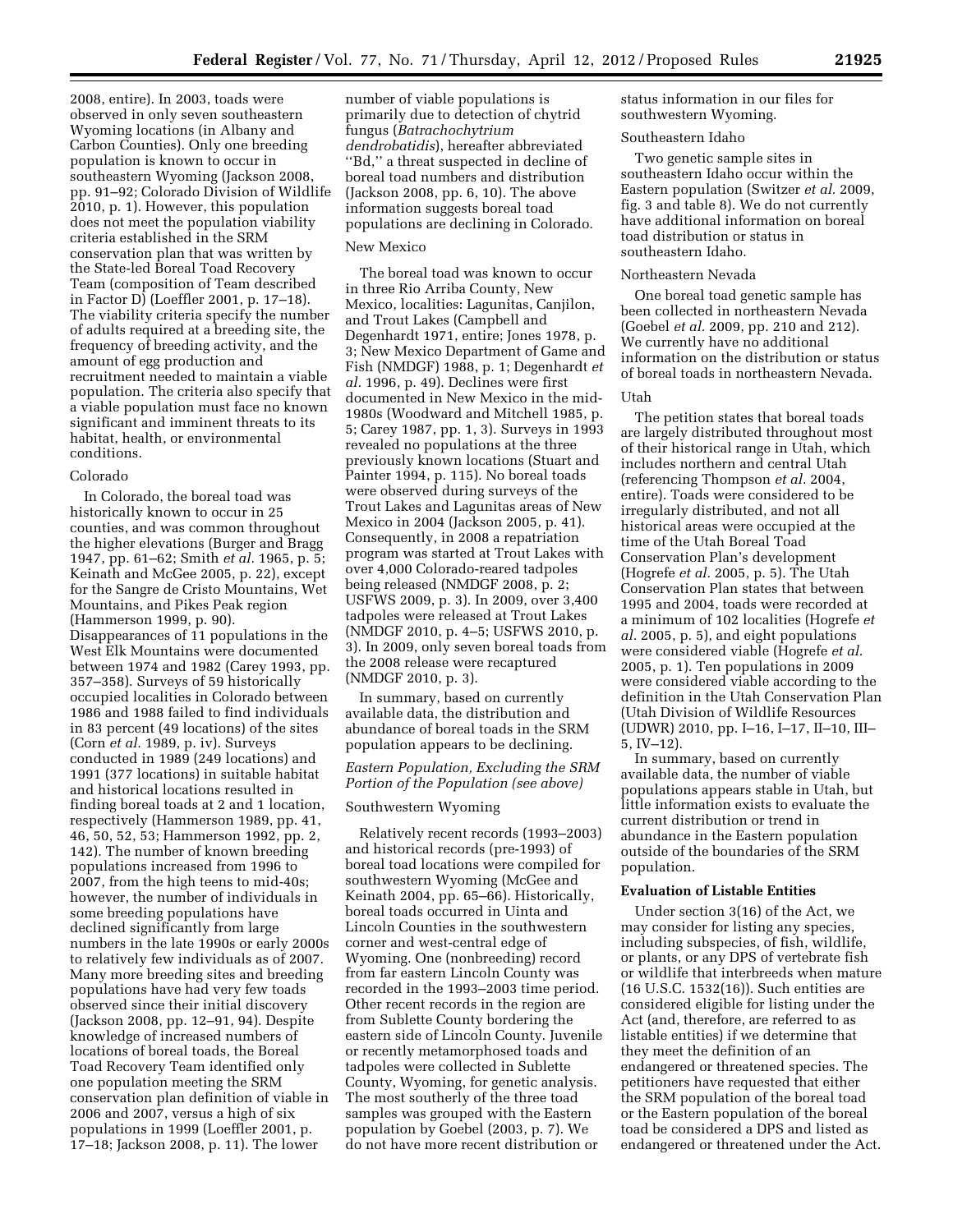# *Distinct Vertebrate Population Segment*

In determining whether an entity constitutes a DPS, and is therefore listable under the Act, we follow the Policy Regarding the Recognition of Distinct Vertebrate Population Segments Under the Endangered Species Act (DPS Policy) (61 FR 4722; February 7, 1996). Under our DPS Policy, we analyze three elements prior to listing a possible DPS: (1) The discreteness of the population segment in relation to the remainder of the taxon; (2) the significance of the population segment to the taxon to which it belongs; and (3) the population segment's conservation status in relation to the Act's standards for listing (e.g., is the population segment, when treated as if it were a species, endangered or threatened?) (61 FR 4722). This finding considers whether the petitioned SRM population or Eastern population of the boreal toad may be a DPS.

#### Discreteness

Under our DPS Policy, a population segment of a vertebrate species may be considered discrete if it satisfies either one of the following conditions: (1) It is markedly separated from other populations of the same taxon as a consequence of physical, physiological, ecological, or behavioral factors (quantitative measures of genetic or morphological discontinuity may provide evidence of this separation); or (2) it is delimited by international governmental boundaries within which significant differences in control of exploitation, management of habitat, conservation status, or regulatory mechanisms exist (61 FR 4722).

#### Significance

Under our DPS Policy, in addition to our consideration that a population segment is discrete, we consider its biological and ecological significance to the taxon to which it belongs. This consideration may include, but is not limited to, the following:

(1) Evidence of the persistence of the discrete population segment in an ecological setting that is unusual or unique for the taxon;

(2) Evidence that loss of the discrete population segment would result in a significant gap in the range of a taxon;

(3) Evidence that the discrete population segment represents the only surviving natural occurrence of a taxon that may be more abundant elsewhere as an introduced population outside its historical range; or

(4) Evidence that the discrete population segment differs markedly from other populations of the species in its genetic characteristics (61 FR 4722).

### *Discreteness Information Provided in the Petition*

The petition cites two genetic studies (Goebel *et al.* 2009, entire; Switzer *et al.*  2009, entire) that the petitioners believe support either that (1) the Eastern population, which would include the SRM population, is markedly separate from other boreal toad populations because of genetic differences and geographic separation, or (2) the SRM population is markedly separate from the rest of the Eastern population, as well as all other boreal toad populations, due to geographic separation. The petitioners recognize there may be overlap in genetics and geography between the Eastern and SRM populations, as well as with other populations within the range of the species, but they believe that the level of overlap is within the bounds allowed by the DPS policy in that the DPS policy does not ''require absolute reproductive isolation as a prerequisite to recognizing a distinct population segment'' (61 FR 4722).

## *Significance Information Provided in the Petition*

The petition states that both the Eastern population and SRM population occur in an unusual or unique ecological setting. The petition also states that a significant gap in the range could occur if boreal toads are extirpated from either the Eastern population (a 20 percent (or 161,422 square miles) loss of the species' range in the conterminous United States) or SRM population (a 5 percent (or 38,894 square miles) loss of the species' range in the conterminous United States). Furthermore, the petition states that the Eastern population is significant based on Goebel *et al.* (2009, entire) and Switzer *et al.* (2009, entire). The petition further states that evidence shows that the SRM population may be significant based on the potential for the SRM population to be its own evolutionary unit as evidenced by geographic separation and greater diversity than currently recognized species (Goebel *et al.* 2009, pp. 213, 221).

Evaluation of Information Provided in the Petition and Available in Service Files on Discreteness of the SRM Population

Based on evidence of feasible dispersal distances, the SRM population is likely geographically (physically) separated from other populations of the boreal toad, including the western portion of the Eastern population (Keinath and McGee 2005, p. 16, fig. 7 and pp. 26–27) (see the map in this

notice). The greatest recorded distance of movement for a boreal toad in the southern Rocky Mountains is 8 kilometers (km) (5 miles (mi)) (Lambert 2003, p. 88). The map in this notice illustrates the gross range of the western part of the Eastern population and the SRM population. We used complete hydrologic units to develop the eastern boundary of the western part of the Eastern population. The petition maps did not use complete hydrologic units, particularly in northeastern Utah, but rather cut them off at State boundaries. The Red Desert separates these two portions of the Eastern population in Wyoming by about 126 km (78 mi), and arid habitat in western Colorado and eastern Utah create separation of at least 84 km (52 mi). However, boreal toads are not known to actually occupy the outer extent (lower elevations) of the gross hydrologic units in the map in this notice. Maps in the petition can be referred to in order to see hydrologic units known to be occupied by boreal toads (Greenwald *et al.* 2011, pp. 56– 72). Looking at these hydrologic unit of occurrences, and based on relatively current ranges described in Keinath and McGee (2005, p. 16, fig. 7), approximately 210 km (130 mi) of separation occurs in Wyoming. At least 200 km (125 mi) of separation occurs in eastern Utah and western Colorado (Greenwald *et al.* 2011, pp. 9, 56–72). Therefore, the large size and arid, inhospitable habitat of the Red Desert and arid lands to the south in Colorado and Utah likely create a geographic barrier to migrating toads.

Mitochondrial DNA analysis indicates that the SRM population is part of a more widespread evolutionary lineage that includes boreal toad populations from Utah, northeastern Nevada, southeastern Idaho, and southwestern Wyoming (Goebel *et al.* 2009; Switzer *et al.* 2009). However, since mtDNA evolves slowly, taxonomic separation based solely on mtDNA may not provide clear taxonomic distinctions. For example, a single haplotype from boreal toads in the Uinta Mountains of Utah also occurs in boreal toads in the SRM population (Goebel *et al.* 2009, p. 221). Discovery of this haplotype common to both areas led to the combination of the SRM population and the Uinta Mountain site as a minor clade—that clade is named the Eastern Rocky Mountain Minor Clade (Goebel *et al.*  2009, p. 217, figure 4). However, due to the long distance separating the sites, the occurrence of this haplotype in both areas may be a result of incomplete lineage sorting commonly found in recently isolated groups (Goebel *et al.*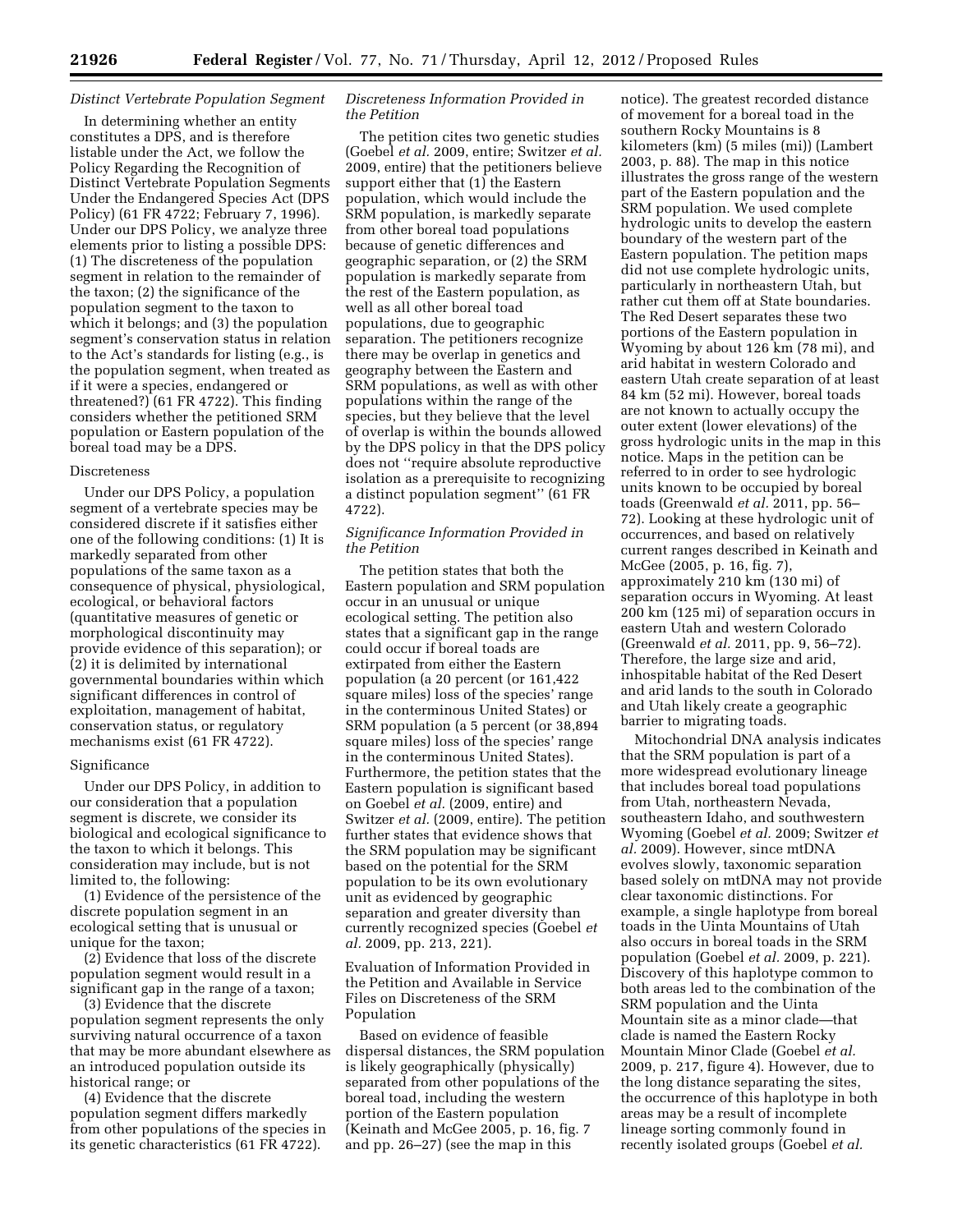2009, p. 221). In other words, boreal toads from the Uinta Mountain site and the SRM population may have interbred at one time thousands to millions of years ago, but are not likely to have interbred since then, and the similar haplotype detection is simply a feature of the slow evolutionary changes that can occur in portions of mtDNA. These statements lend support to the idea that the geographic separation of the SRM population has eliminated genetic interbreeding and the SRM population is discrete. However, further DNA (particularly nuclear DNA (nDNA)) studies are needed to provide clarification on taxonomy, before genetic evidence could be used to support genetic discreteness of the SRM population.

Nonetheless, based on its current geographic separation from other boreal toad populations, we believe there is substantial information to indicate that the SRM population may meet the DPS Policy definition of discreteness.

Evaluation of Information Provided in the Petition and Available in Service Files on Discreteness for the Eastern Population (which includes the SRM population)

As referenced above, two different studies analyzing mtDNA from boreal toads and other closely related species and subspecies conclude that toads within the SRM population and southwestern Wyoming, southeastern Idaho, northeastern Nevada, and Utah form a population of genetically similar toads termed the Eastern Major Clade (Goebel *et al.* 2009, p. 210, fig. 1) or Clade 3–1 (Switzer *et al.* 2009, p. 8, and fig. 3), which we refer to in this document as the Eastern population of the boreal toad (see the map in this notice). Both studies acknowledge that the Eastern population overlaps with areas identified as the Northwestern Major Clade (Goebel *et al.* 2009, p. 210, fig. 1) or Clade 3–2 (Switzer *et al.* 2009, fig. 3) (see the map in this notice). Therefore, absolute reproductive isolation may not currently be occurring between the Eastern population and other populations of boreal toads. However, studies suggest that the Eastern Major Clade and the Northwestern Major Clade are sufficiently different that they may represent different species (Goebel 2003 p. 7). There is a need to examine additional nDNA further north in Wyoming, in the Yellowstone area and surrounding regions, to determine if nDNA divergence parallels mtDNA divergence in boreal toads (Goebel 2003, p. 8).

Through mtDNA analysis, Goebel (2003, pp. 8–9) found greater differences between boreal toads in the Eastern Major Clade versus the Northwest Major Clade than mtDNA differences found between the Canadian toad (*Bufo hemiophrys*) and American toad (*B. americanus*), which are considered to be two separate species. Goebel *et al.*  (2009, p. 15) provides further support for genetic differences, identifying the Eastern and Northwest Major Clades of boreal toads as having different haplotype groups. This mtDNA separation suggests the Eastern population of boreal toads may be a distinct species (or subspecies) from toads in the Northwest Major Clade or other taxonomic entities of boreal toads to the north and west. Haplotypes found through mtDNA analysis and microsatellite DNA analysis are differentiated enough between Clade 3– 1 (corresponding to the Eastern population) and Clade 3–2 to the north that Switzer *et al.* (2009, p. 8, 23, 25) hypothesized Clade 3–1 could be its own taxonomic entity.

The petition states that the Snake River Plain in Idaho geographically separates the boreal toad populations. Boreal toads might not cross the Snake River Plain itself; however, based on genetic samples, it does not appear that the Plain is a genetic barrier (Switzer *et al.* 2009, fig 3). Genetic samples from Clade 3–2 (Switzer *et al.* 2009, fig. 3) and the Northwest Major Clade (Goebel *et al.* 2009, p. 210, fig. 1) occur north and south of the Plain, which suggests boreal toad gene flow around the Snake River Plain. The petition erroneously states that the Hell's Canyon portion of the Snake River separates boreal toads along the Idaho-Wyoming border. Although the upper end of the Snake River does occur on the Idaho-Wyoming border, Hell's Canyon is on the Idaho-Oregon border.

The petition also states that gene flow may occur to the west of the northeastern Nevada site where samples were obtained by Goebel *et al.* (2009, pp. 210, 212). However, the petition cites Noles (2010, entire), who reviewed and studied genetic and historical geologic processes (phylogeography) to explain distribution of boreal toad clades in Nevada. The study identifies some genetic sample sites and clade names for boreal toads in Nevada and states that it is reasonable to suspect that boreal toads in the Bonneville Basin are discernible from boreal toads in the Relict Dace Basin and the Lahontan Basin immediately to the west (Noles 2010, pp. 24, 50, 51). These statements lend support to the idea that the western edge of the Bonneville Basin is the

northwesternmost extension of the Eastern population, as asserted by the petition. However, limited boreal toad genetic sampling in the Bonneville Basin, Relict Dace Basin, Lahontan Basin, and an unnamed basin on the northern border of Nevada make the genetic overlap issue unclear in western Utah, northern Nevada, southwestern Idaho, and eastern Oregon (Noles 2010, pp. 12, 38, 39, 50, 51).

Based on genetic data, there appears to be a continuum of boreal toad distribution from southeastern Idaho into western Wyoming and all the way to Alaska, as well as a continuum from northwestern Utah, northern Nevada, southwestern Idaho, and eastern Oregon all the way to Alaska (Goebel *et al.* 2009, p. 210, 217; Switzer *et al.* 2009, figure 3). However, the DPS policy allows for some overlap of interbreeding and states that animals do not ''require absolute reproductive isolation as a prerequisite to recognizing a distinct population segment'' and that ''recognized species \* \* \* are known to sustain a low frequency of interbreeding with related species'' (61 FR 4722). Furthermore, as the DPS Policy explains, discreteness ''does not require absolute separation of a DPS from other members of its species, because this can rarely be demonstrated in nature for any population of organisms. This standard [adopted by the DPS Policy] is believed to allow entities recognized under the Act to be identified without requiring an unreasonably rigid test of distinctness'' (61 FR 4722). Consequently, based primarily on mtDNA genetic evidence and phylogeographic evidence, we find that the petition and our files contain substantial information that the Eastern population of the boreal toad may be discrete, despite some genetic and geographic overlap with other boreal toad populations. We will further examine this information during the status review for the 12-month finding.

## **Evaluation of Information Provided in the Petition and Available in Service Files on Significance for the SRM Population**

# *Unusual or Unique Ecological Setting*

The petition asserts that boreal toads in the SRM population could be significant based on unusual or unique ecological settings as described in a map of ecoregions (areas with common vegetation, soils, geology, precipitation levels, hydrology, etc.) (U.S. Environmental Protection Agency (EPA) 2011, entire). The petitioners assert that ecoregions in the SRM population are distinct from ecoregions in the Eastern population, as well as distinct from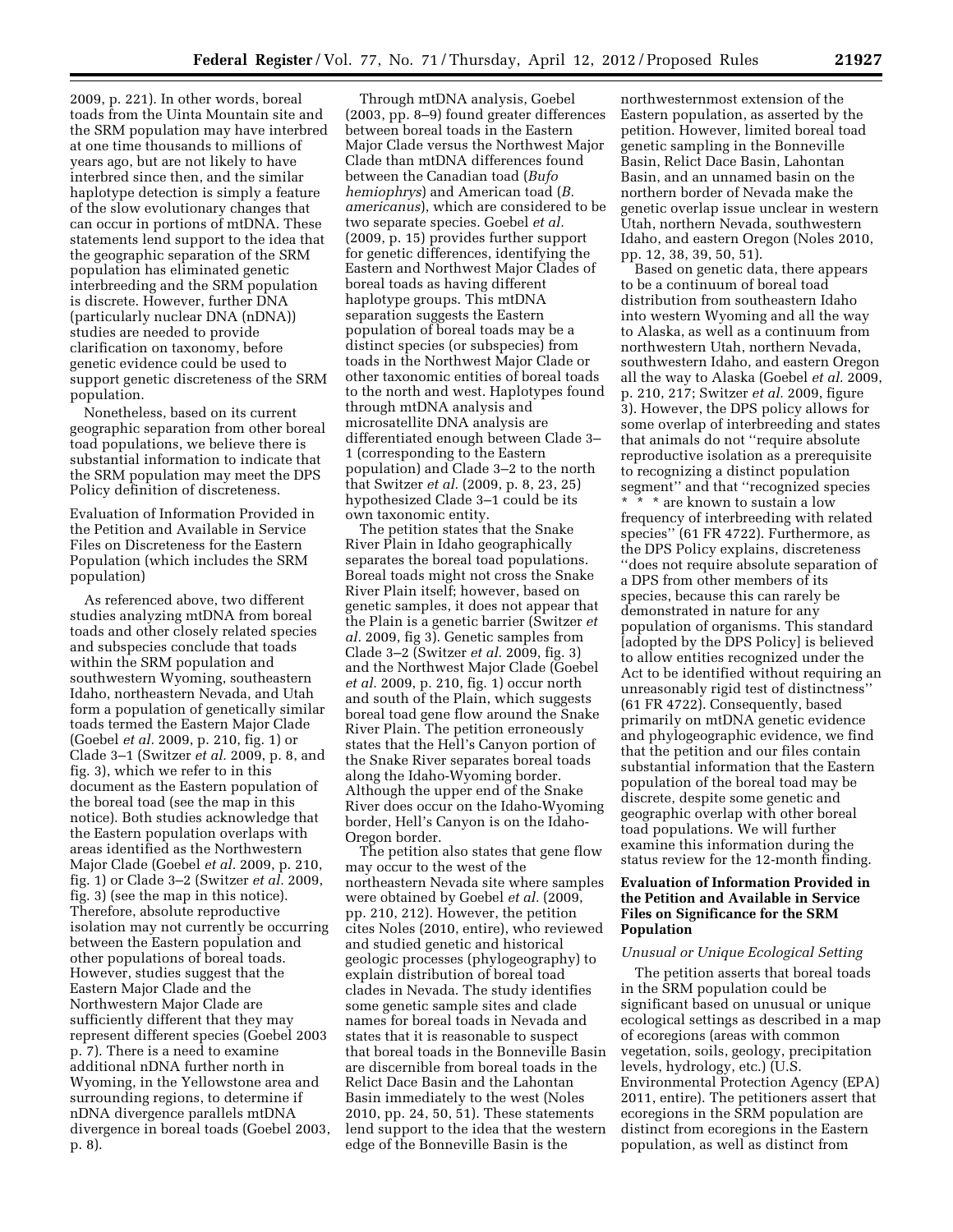ecoregions in other areas occupied by the boreal toad. For the purposes of determining significance in a DPS analysis, we look at whether the ecological settings occupied in the area under consideration are unique or unusual to the taxon in question, not whether the setting is unique from other settings. The petitioner did not provide substantial information to indicate that the geographic area occupied by the SRM population is unique or unusual for the boreal toad taxon, as required by the DPS policy. Additionally, we found no information in our files that these settings were unique to the SRM population of the boreal toad.

The petition referenced a study that indicates that boreal toads may occur at lower elevations in Utah than in the SRM population (Hogrefe *et al.* 2005, p. 7). However, there is still overlap in elevational range of occupied habitats between boreal toads in the SRM population and in Utah; therefore, elevation does not appear to differentiate a unique ecological setting for boreal toads in the SRM population. Also, the petition notes that the ecoregions have varying (but overlapping) levels of precipitation and vary in dominant vegetation types, but again, specific habitats that boreal toads actually occupy (for example, mesic subalpine habitats) appear similar across all ecoregions. Consequently, there is not substantial evidence in the petition or in our files to support unusual or unique ecological settings as a significant factor in differentiating the SRM population from the western part of the Eastern population or from other areas throughout the range of the boreal toad.

### *Significant Gap in Range*

The petition states the SRM population constitutes about 5 percent (or 38,894 square miles) of the range in the conterminous United States and that its loss could pose a significant gap in the range of the boreal toad. This loss, which would occur at the southeastern edge of the range, would create a gap in the range of the boreal toad in the conterminous United States. However, we do not believe this gap would be significant, due to the combination of the area being on the edge of the range and covering a relatively small area. We do not believe there is substantial information that the loss of SRM would be significant to the taxon.

### *Marked Differences in Genetic Characteristics*

The petition suggests that boreal toads in the SRM population are significant under the DPS Policy because they

comprise more diversity than currently recognized species, such as in the Canadian toad and American toad example used above by Goebel *et al.*  (2009, p. 215). However, in order to be considered significant under the DPS criteria, it is not important how diverse the population is, but rather whether that diversity (e.g., that of haplotypes) differs markedly from other populations of boreal toads. Also, although Goebel *et al.'*s (2009, p. 221) statement about incomplete lineage sorting may prove accurate, we do not find there is currently enough genetic data to support the statement. Goebel *et al.* (2009, p. 15) conclude that the SRM population shares haplotypes with boreal toads in the western part of the Eastern Major Clade. Switzer *et al.* (2009, p. 26) also conclude that boreal toads within the SRM population share haplotypes with boreal toads in the western portion of Clade 3–1. In fact, both studies group boreal toads in the SRM population genetically with other toads in the Eastern population, concluding that they are part of a more widespread evolutionary lineage. Consequently, we find that current genetic analyses do not provide substantial information that the SRM population may be significant, because the SRM population does not have markedly different genes compared to the rest of the Eastern population.

## **Evaluation of Information Provided in the Petition and Available in Service Files on Significance for the Eastern Population**

### *Unusual or Unique Ecological Setting*

The petition asserts that boreal toads in the Eastern population could be significant based on unusual or unique ecological settings as described in a map of ecoregions (EPA 2011, entire). They assert that ecoregions in the Eastern population are distinct from other ecoregions outside of the Eastern population. For the purposes of determining significance in a DPS analysis, we look at whether the settings occupied in the area under consideration are unique or unusual to the taxon in question, not whether the setting is unique from other settings. We do not agree with the petition's assertion that ecoregions in the Eastern population are unique. Some areas within the range of the taxon may in fact be unique because of elevation, precipitation levels, and vegetative characteristics. However, we find that many of the ecoregions, and areas actually occupied by the boreal toad within the range of the taxon, are similar enough that the Eastern population cannot be characterized as

unusual or unique (i.e., they occupy relatively high elevation, moist, subalpine, or boreal forest habitat). Consequently, there is not substantial evidence in the petition or in our files to support unusual or unique ecological settings as a significant factor in differentiating the Eastern population from other areas throughout the range of the boreal toad taxon.

### *Significant Gap in Range*

The petition states the Eastern population (which includes the SRM population) constitutes approximately 20 percent of the subspecies' range in the conterminous United States and that this should be considered a significant gap in the range should boreal toads in the Eastern population become extirpated. Based on a review of the information in the petition and available in our files, there appears to be sufficient information to indicate that there may be a significant gap in the range of the species if the Eastern population were lost. We will further investigate this in our 12-month status review.

### *Marked Differences in Genetic Characteristics*

For the Eastern population, two studies suggest through mtDNA analysis that the combination of the clades that make up the Eastern population of the boreal toad could be considered a separate species or subspecies. These hypotheses are based on different haplotypes between the clades that make up the Eastern population (Eastern Major and Clade 3–1) and the clades to its north (Northwest Major and Clade 3– 2) (Goebel *et al.* 2009, pp. 215, 223; Switzer *et al.* 2009, pp. 18–26). A phylogeographic study in Nevada also suggests that boreal toads in the Bonneville Basin could be distinct from toads further to the west in Nevada, thereby supporting the idea that the Eastern population is a genetically distinct population (Noles 2010, pp. 24, 50, 51). Based on information provided in the petition and in our files on differing haplotypes between the Eastern population and clades to the north, we find that the Eastern population of boreal toad may be significant.

### **DPS Determination for the SRM Population**

For the reasons described above, we determine that there is not substantial information in the petition and in our files to suggest that the SRM population of boreal toads may be a valid listable entity (DPS). Although this population appears geographically discrete, we did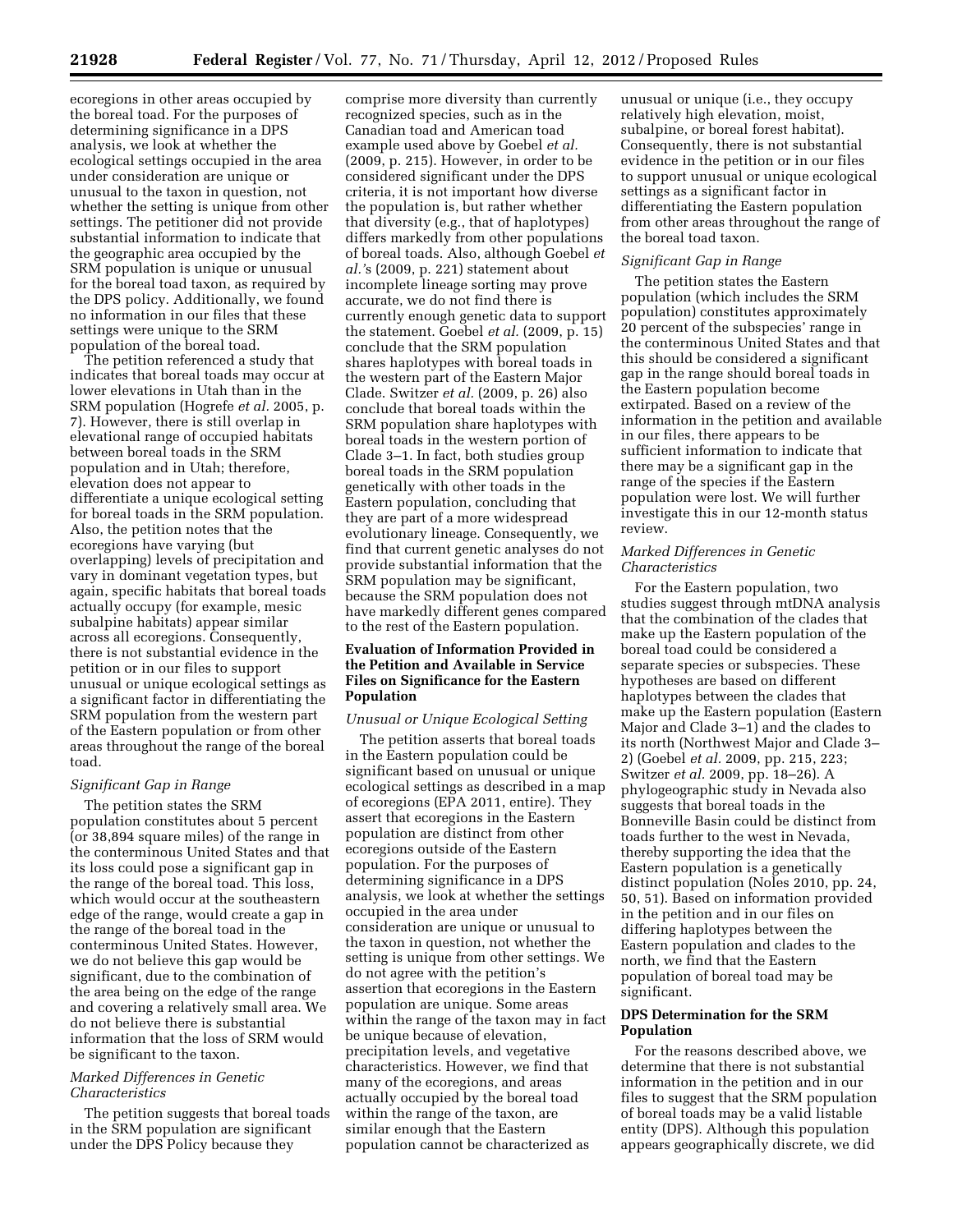not find substantial information to suggest that it may be significant according to the standard in our DPS Policy. Therefore, we will not evaluate the status of this population further in this finding.

## **DPS Determination for the Eastern Population**

Based on current knowledge from genetic studies and distribution information, there appears to be some genetic and geographic overlap of the Eastern population with populations of boreal toads to the north of the Eastern population. However, some genetic and geographic overlap is allowed by the DPS Policy, and we have determined that the extent of this overlap may be within the bounds of the DPS Policy. Therefore, considering information in the petition and readily available in our files, we find there is substantial information that the Eastern population of boreal toads may be a valid DPS based on sufficient genetic and geographic discreteness from the other boreal toad populations, and based on evidence of significance, including the significant gap in the range of the boreal toad that would be created if the Eastern population should become extirpated. In addition, marked (significant) genetic haplotype differences between the Eastern population and other populations of boreal toads to the north also support our determination that there is substantial information that the Eastern population may be a valid listable entity (DPS). We will further analyze the validity of this potential DPS with respect to our DPS policy during the 12-month finding.

### **Evaluation of Information for This Finding**

Section 4 of the Act (16 U.S.C. 1533) and its implementing regulations at 50 CFR part 424 set forth the procedures for adding a species to, or removing a species from, the Federal Lists of Endangered and Threatened Wildlife and Plants. A species may be determined to be an endangered or threatened species due to one or more of the five factors described in section  $4(a)(1)$  of the Act:

(A) The present or threatened destruction, modification, or curtailment of its habitat or range;

(B) Overutilization for commercial, recreational, scientific, or educational purposes;

(C) Disease or predation;

(D) The inadequacy of existing regulatory mechanisms; or

(E) Other natural or manmade factors affecting its continued existence.

In considering what factors might constitute threats, we must look beyond the mere exposure of the species to the factor to determine whether the species responds to the factor in a way that causes actual impacts to the species. If there is exposure to a factor, but no response, or only a positive response, that factor is not a threat. If there is exposure and the species responds negatively, the factor may be a threat and we then attempt to determine how significant a threat it is. If the threat is significant, it may drive or contribute to the risk of extinction of the species such that the species may warrant listing as threatened or endangered as those terms are defined by the Act. This does not necessarily require empirical proof of a threat. The combination of exposure and some corroborating evidence of how the species is likely impacted could suffice. The mere identification of factors that could impact a species negatively may not be sufficient to compel a finding that listing may be warranted. The information shall contain evidence sufficient to suggest that these factors may be operative threats that act on the species to the point that the species may meet the definition of threatened or endangered under the Act.

In making this 90-day finding, we evaluated whether information regarding threats to the Eastern population of the boreal toad, as presented in the petition and other information available in our files, is substantial, thereby indicating that the petitioned action may be warranted. Our evaluation of this information is presented below.

### *A. The Present or Threatened Destruction, Modification, or Curtailment of Its Habitat or Range*

### Information Provided in the Petition

The petition states that water management, roads, livestock grazing, recreation, timber harvest, residential and commercial development, pollutants, and energy and minerals management are all activities that destroy, modify, or curtail the boreal toad's habitat or range. The petitioners believe that any of these activities could contribute to the decline of the boreal toad.

Water Management—The petition cites several studies to show that water management can lead to direct habitat loss, habitat fragmentation, and detrimental alteration of natural hydrological regimes, through a number of activities, including draining or filling of wetlands, water diversion for municipal or agricultural purposes, dam and reservoir construction, dewatering

of habitats, bank stabilization, and stream channelization (Loeffler 2001, p. 12 ; McGee and Keinath 2004, p. 37; Hogrefe *et al.* 2005, p. 19; Stoddard *et al.* 2005, p. 6). The petition also states that extended hydroperiods of wetlands can increase densities of invertebrate predators and establishment of predatory fishes (Scott 1996, pp. 45–46; Skelly 1996, pp. 599–604).

Roads—The petition states that roads cause habitat fragmentation, prevent migration, cause mortality, and alter water flow that sustains aquatic habitats (Lehtinen *et al.* 1999, p. 2; Loeffler 2001, p. 12; Hogrefe *et al.* 2005 p. 17). The petition also states that amphibians in general are particularly vulnerable to road mortality. The petition states that other detrimental factors may include pollutants, erosion and sedimentation, vibrations, and noise. The petition cites several additional studies to support these claims, but these references were not provided to us or readily available in our files. One article and one personal communication referenced in the petition state that several boreal toad mortalities have been observed, but other references either do not provide specific information or appear to be general and would not provide information specific to the boreal toad.

Livestock Grazing—The petition states that livestock trample boreal toads and their habitat. Trampling of habitat could cause further mortality to boreal toads from loss of vegetative cover resulting in desiccation (Bartelt 2000, pp. 98; Hogrefe *et al.* 2005, p. 15). The petition also provides information to suggest that livestock grazing may cause declines in water quality from excess nutrients, reduction in vegetation that helps filter water, and reduced survival of eggs and tadpoles from increased siltation, water temperatures, and fecal contamination (Loeffler 1998, p. 54; McGee and Keinath 2004, pp. 33–34; Hogrefe *et al.* 2005, p. 15). The petitioners argue that insect abundance (toad prey) also may be reduced by livestock grazing (Fleischner 1994, pp. 631–632). The petitioners state that prairie-dog or other rodent control programs for livestock management reduce availability of burrows for overwintering toads (Sharps and Uresk 1990, pp. 339–345). The petition also suggests that compaction of soils may potentially limit the availability of burrows that help prevent desiccation and freezing of toads, that overutilization of tall herbaceous cover may make adult toads more susceptible to predation, and that grazing contributes to a decline in beaver populations that may, in turn, result in less boreal toad habitat. The petitioners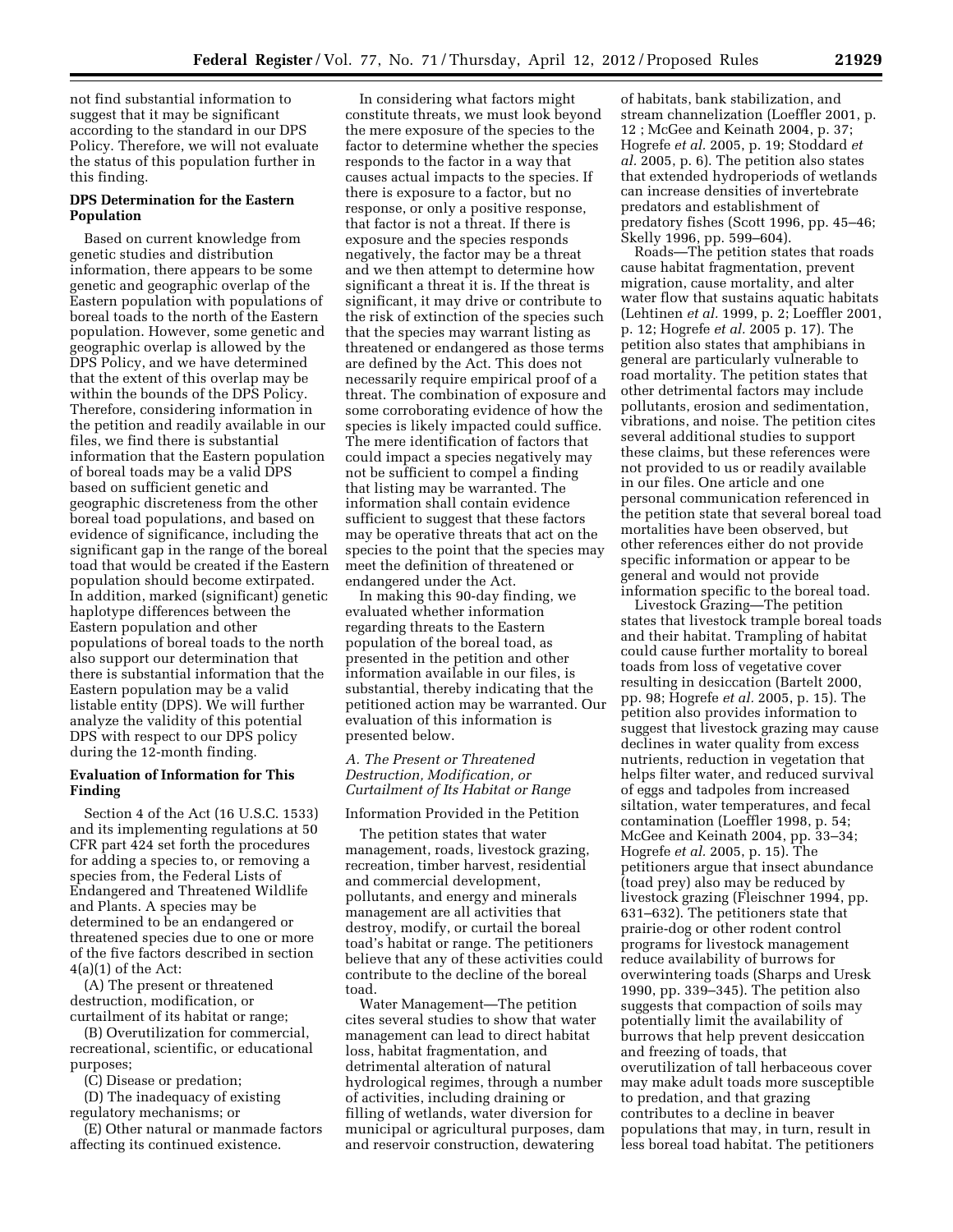did not provide references to support most of the above claims, and we do not have data readily available in our files to support such claims.

Recreation—Recreation is cited in the petition as impacting amphibians through loss of eggs, tadpoles, metamorphs, and adults due to trampling, vehicle impacts, habitat degradation, an increase in predators attracted to human refuse, and transfer of pathogens between boreal toad populations (Hogrefe *et al.* 2005, p. 17). The petition states that human handling and pet-related mortality of boreal toads also may occur. The petition provides examples of where some of these activities have impacted boreal toads, and cites references that were not available to us in our files.

Timber Harvest—The petition states timber harvest may cause (1) mortality through crushing by equipment, (2) interruption of dispersal from breeding sites, or of late-summer dispersal of adults into uplands, (3) soil compaction that limits the availability of burrows used for overwintering hibernacula, (4) a reduction of available refugia through burning of slash piles and downed woody materials, (5) sedimentation that could disturb habitat, and (6) the spread of nuisance species. The petition states that any timber harvest activity that affects wetlands could have negative impacts to the boreal toad (Loeffler 1998, pp. 56–57; Bartelt 2000, pp. 20– 27, 74–77; McGee and Keinath 2004, pp. 32–33). However, only one of the references available to us on this topic was specific to the species, showing that effects to boreal toads from interruption of dispersal by timber harvest have been documented (Bartelt 2000, pp. 20–27, 74–77).

Residential and Commercial Development—The petition states that residential and commercial development have potentially caused extirpation of boreal toads in several areas in Utah and Colorado (Thompson *et al.* 2004, p. 257).

Pollutants—The petition states that pollutants including herbicides, insecticides, and piscicides are harmful to amphibians (Loeffler 2001, p. 13; Hayes *et al.* 2002, pp. 5476–5479). The petition also states that high salinity concentrations may affect toad equilibrium and that a high proportion of streams in the range of the Eastern population of boreal toad have high salinity (Dole *et al.* 1985, pp. 645–648; Stoddard *et al.* 2005, p. 40).

Energy and Minerals Management— The petition states that energy and minerals management causes habitat loss and fragmentation from new roads, well pads, pumps and other facilities,

and utility lines, and an increase in human presence from vehicle traffic and construction activity (U.S. Bureau of Land Management (BLM) 2005, pp. 3–29).

Evaluation of Information Provided in the Petition and Available in Service Files

Water Management—Alteration of natural hydrology and hydrologic processes, such as removal of water sources, shortening or lengthening water availability, and flooding large areas of habitat or dispersal corridors could cause impacts to the boreal toad (Loeffler 2001, p. 12; Hogrefe *et al.* 2005, p. 19). It is possible that extended hydroperiods of water bodies could increase densities of invertebrate predators and allow establishment of predatory fishes. It also is possible that water manipulation could decrease rates of boreal toad reproduction and recruitment (Scott 1996, pp. 45–46; Skelly 1996, pp. 599–604; Semlitsch 2002, pp. 621–623; McGee and Keinath 2004, p. 37). The creation of Lefthand Reservoir in Boulder County, Colorado, flooded a large wetland, forcing boreal toads to its margins where habitat may not have been as suitable (Campbell 1970a, p. 7; Hammerson 1999, p. 92). Reservoirs may not have suitable shallow water for breeding, and open water replaces foraging habitat around previously existing wetlands (Hammerson 1999, p. 92). However, the information in the petition and in our files did not provide any substantial information or analyses to suggest that these effects are occurring in a widespread basis in the Eastern population of boreal toads.

The petition states that a substantial proportion of streams located within the range of the Eastern population of boreal toads have been impacted by disturbance, and cites a study illustrating an average 30–40 percent disturbance of stream corridor riparian areas, about 10 percent disturbance of riparian vegetation, and 10–20 percent disturbance of streambed stability by stressors in the Southern Rockies and Northern Rockies ecoregions (Stoddard 2005, p. 40, fig. 15). The stream corridor riparian area category does indicate a moderate amount of disturbance to potential boreal toad habitat loss and fragmentation. However, the number and extent of streams in this study that were occupied by boreal toads is unknown, so the extent of impact is indeterminable.

The petitioners state that wetland losses have occurred throughout Utah and are expected to continue due to human population growth (Lee 2001, p.

4). There are numerous wetlands and water sources within the range of the boreal toad that have not been impacted, but there has been alteration of riparian and wetland habitat and hydroperiods due to water development and use. We believe this issue is the most likely activity under Factor A to cause impacts to the boreal toad. However, the petition and the information in our files does not detail the extent of wetland or riparian habitat alteration as it corresponds to effects on boreal toad habitat. The petition does not provide an analysis of water management impacts to boreal toads. Consequently, we find that localized impacts from water management activities may occur, but the petition and information in our files does not present substantial scientific or commercial information indicating that water management activities are a threat for the Eastern population of the boreal toad.

Roads—Roads could cause direct mortality by vehicle strike as well as direct loss of habitat, fragmentation, sedimentation, and alteration of hydrology, and could potentially limit dispersal and gene flow (Lehtinen *et al.*  1999, pp. 1–12; Loeffler 2001, p. 12; Hogrefe *et al.* 2005, p. 17). However, while the petitioners mapped major roads in the range of the boreal toad, they provided limited specific evidence of road impacts to boreal toad populations (Hogrefe 2005, p. 17; Greenwald *et al.* 2011, pp. 26, 72). The references referred to by the petition as supporting impacts from roads were general in nature and did not speak directly to the boreal toad or its habitat. Although there are some heavily traveled roads in or near boreal toad habitat, the majority of roads are lesstraveled dirt roads that we do not believe cause a high level of mortality or other impacts to boreal toads. We find that localized impacts from roads may occur but the petition and information in our files does not present substantial scientific or commercial information indicating that roads may threaten the Eastern population of the boreal toad.

Livestock Grazing—Livestock grazing can occasionally cause direct mortality to boreal toads (Bartelt and Peterson 1996, p. 14; Bartelt 2000, p. 98; Hogrefe *et al.* 2005, p. 15). Additionally, grazing can cause boreal toad habitat destruction and degradation through eating and trampling of vegetation and possible water quality reduction through bank erosion and water contamination (Fleischner 1994, pp. 631–632; Loeffler 1998, p. 54; Bartelt 2000, pp. 98, 20–27, 74–77; McGee and Keinath 2004, pp. 33–34; Hogrefe *et al.*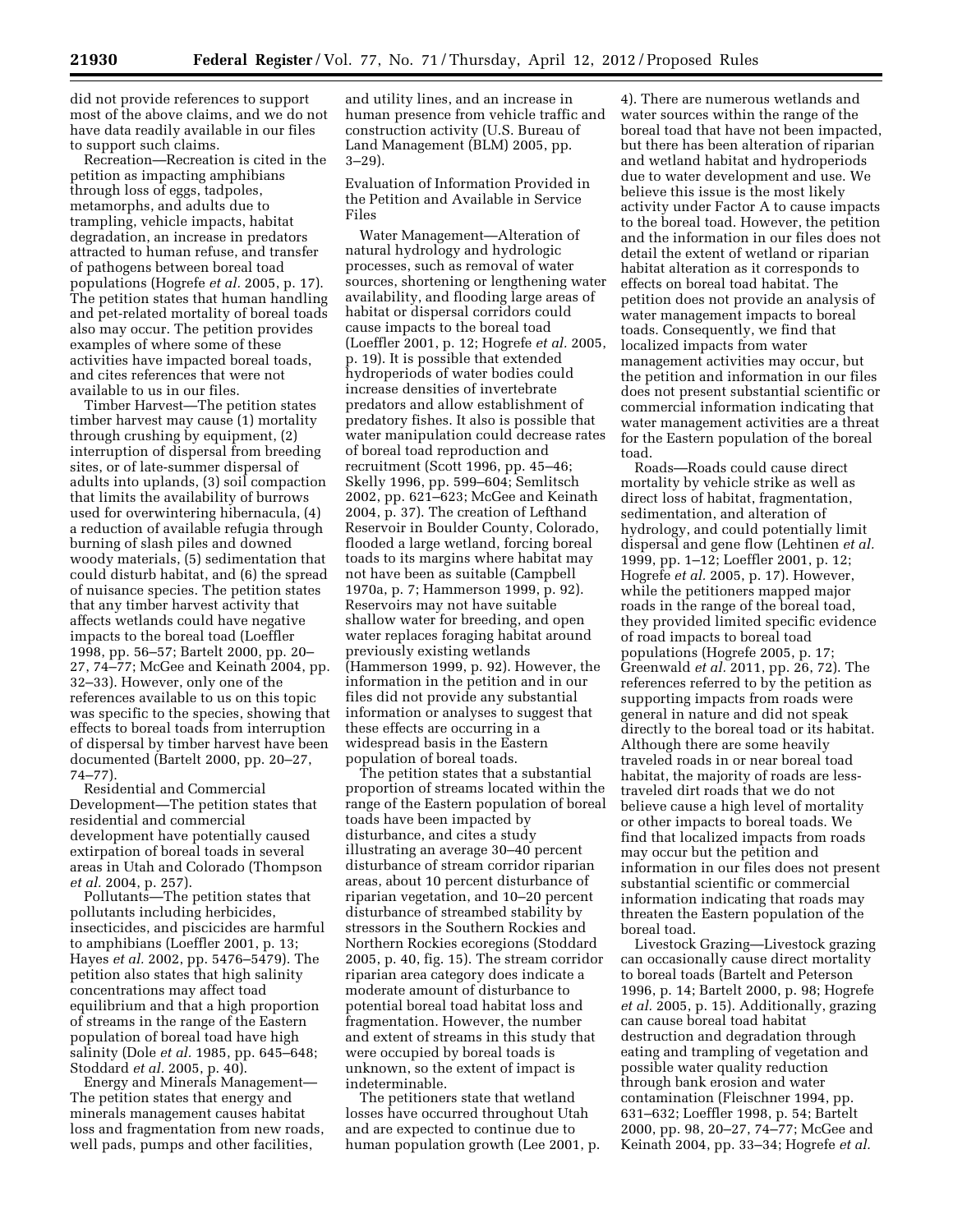2005, p. 15). Clear-cutting (removal of all trees in an area) has been shown to adversely affect boreal toads by creating open spaces that are too dry (and presumably too cold at night) for toads (Bartelt 2000, pp. 20–27, 74–77). If livestock are removing vegetation in large areas, adverse conditions similar to those resulting from clear-cuts could occur. However, the references in the petition and additional references in our files (Bartelt and Peterson 1996, entire) only mention occasional direct effects to the boreal toad and only the possibility of widespread habitat threats. We find that localized impacts from grazing may occur, but the petition and information in our files do not present substantial scientific or commercial information indicating that grazing may be a threat to the Eastern population of boreal toad.

Recreation—Recreation from camping, hiking, biking, fishing, and off-highway vehicle use could impact boreal toad habitat and bring increased predation and the chance of pathogen introduction (Loeffler 1998, p. 51). Potential effects from these activities include transfer of disease, including Bd, into uninfected habitats, along with trampling, loss of vegetation, reduced water quality, and loss of habitat (Hogrefe *et al.* 2005, pp. 15, 17). Human activities around boreal toad breeding sites could increase the presence of ravens and jays, which could increase predation on boreal toads. However, we are not aware of studies that specifically researched effects of recreation on boreal toads. We find that localized impacts from recreation may occur, but the petition and information in our files do not present substantial scientific or commercial information indicating that recreation may be a threat to the Eastern population of boreal toad.

Timber Harvest—Timber harvest activities, especially clear-cuts, can have detrimental effects to the boreal toad by interrupting dispersal corridors, causing sedimentation of streams, causing impacts to wetland and riparian vegetation used by toads, and affecting habitat by prescribed burning of slash piles or downed woody material (Bartelt and Peterson 1994, pp. 18–19; Loeffler 1998, pp. 56–57; Bartelt 2000, pp. 20– 27, 74–77; McGee and Keinath 2004, pp. 32–33). Timber harvest equipment can cause direct mortality and compaction of soils that reduce burrow availability for shelter or overwintering (Loeffler 1998, pp. 56–57; McGee and Keinath 2004, pp. 32–33). Although local impacts to habitat may occur from slash pile or downed woody material burning in timber harvest areas, prescribed burning or wildfires can promote longevity of wetland areas that boreal

toads need by preventing build-up of vegetation and subsequent succession to other habitat types (Russell *et al.* 1999, pp. 374–384). We find that localized impacts from timber harvest activities may occur, but the petition and information in our files does not present substantial scientific or commercial information indicating that timber harvest activities occur frequently enough that they may be a threat to the Eastern population of boreal toad.

Residential and Commercial Development—Some boreal toad habitat loss could be attributed to development on the Wasatch Front between Salt Lake City and Provo, Utah; rapid population growth in this area has likely contributed to boreal toad habitat impacts and possible extirpations (Lee 2001, p. 4; Thompson 2004, p. 257). Ski areas and associated residential development in Colorado also were identified in the petition as causing habitat loss or degradation. The petition did not cite any references on the effects of ski areas, but an article on home ranges of boreal toads documents the potential impacts of ski area development by mentioning ski area proximity and related county setbacks in Summit County, Colorado (Muths 2003, p. 163). Ski area development and associated housing have likely impacted localized areas, but boreal toads currently face little threat from residential and commercial development due to the higher elevation habitat they occupy. We find that localized impacts from residential and commercial development may occur, but the petition and information in our files do not present substantial scientific or commercial information indicating that residential or commercial development may be a threat to the Eastern population of boreal toad.

Pollutants—There are observations and studies describing potential impacts to the boreal toad from mine runoff and acidification (Porter and Hakanson 1976, pp. 327–331; Corn *et al.* 1989, entire; Corn and Vertucci 1992, entire; Loeffler 1999, pp. 31–32; Jackson 2006, pp. 58–59). However, impacts are likely localized. Although it was hypothesized that a short-term acidic pulse from snowmelt could produce effects to amphibians, acidification was not found to be a factor in regional amphibian declines in the Rocky Mountains (Corn and Vertucci 1992, p. 367). Another study demonstrated that pH would have to be below 4.9 to produce negative effects to boreal toad embryo survival, but pH in the elevations common for boreal toad occurrence is typically between 7 and 6 (Corn *et al.* 1989, pp. 19, 20, 28). Therefore, information in

the petition and in our files suggests that localized impacts from pollutants may occur, but there is not substantial information to demonstrate that the impacts are pervasive enough that they may be a threat to the Eastern population of the boreal toad.

Studies have illustrated the effects of pesticides and herbicides on amphibians, and deposition by drift can occur (Berrill *et al.* 1994, p. 663; Hayes *et al.* 2002, pp. 5476–5479; Fellers *et al.*  2004, p. 2176; Relyea 2005, p. 626). However, to our knowledge there is limited application of pesticides or herbicides in or near boreal toad habitat. Forest management activities such as fire retardant drops are infrequent, and piscicide application also is infrequent. In addition, we do not agree with the petitioners that a high proportion of streams in the range of the Eastern population of the boreal toad have high salinity levels (Stoddard 2005, p. 40, fig. 15). In fact, we believe they misinterpreted information in their reference source, because ecoregion locations (described in the reference) where boreal toads primarily occur (Southern Rockies, Northern Rockies, and Northern Xeric Basins) have very low salinity (Stoddard 2005, p. 40, fig. 15). Salinity from road salts could impact localized breeding sites, but we expect the occurrence of these impacts is rare across the range and would likely occur along heavily traveled roads only. Overall, we find that localized impacts from pollutants may occur, but the petition and information in our files do not present substantial scientific or commercial information indicating that pollutants may be a threat to the Eastern population of boreal toad.

Energy and Minerals Management— Energy and mineral development can cause habitat loss and fragmentation from roads, utility lines, and other facilities, and can increase human presence in mining areas. As the petition points out, hardrock mines in Colorado may impact boreal toads, but boreal toads continued to inhabit the Urad/Henderson Mine in large numbers until Bd arrived there in 1999 (Loeffler 1999, pp. 31–32; Jackson 2006, pp. 27, 58–59). In fact, there is speculation that Bd-infected boreal toads at the Urad/ Henderson Mine may have had better survival from the infection due to inhabiting water with mine effluent than boreal toads not inhabiting waters in the effluent area (Jackson 2006, pp. 58–59). Mining may increase human presence in boreal toad habitat and some mortality may occur from vehicles or people, but with the general decline in hardrock mining activity over the last several decades, we believe the risk of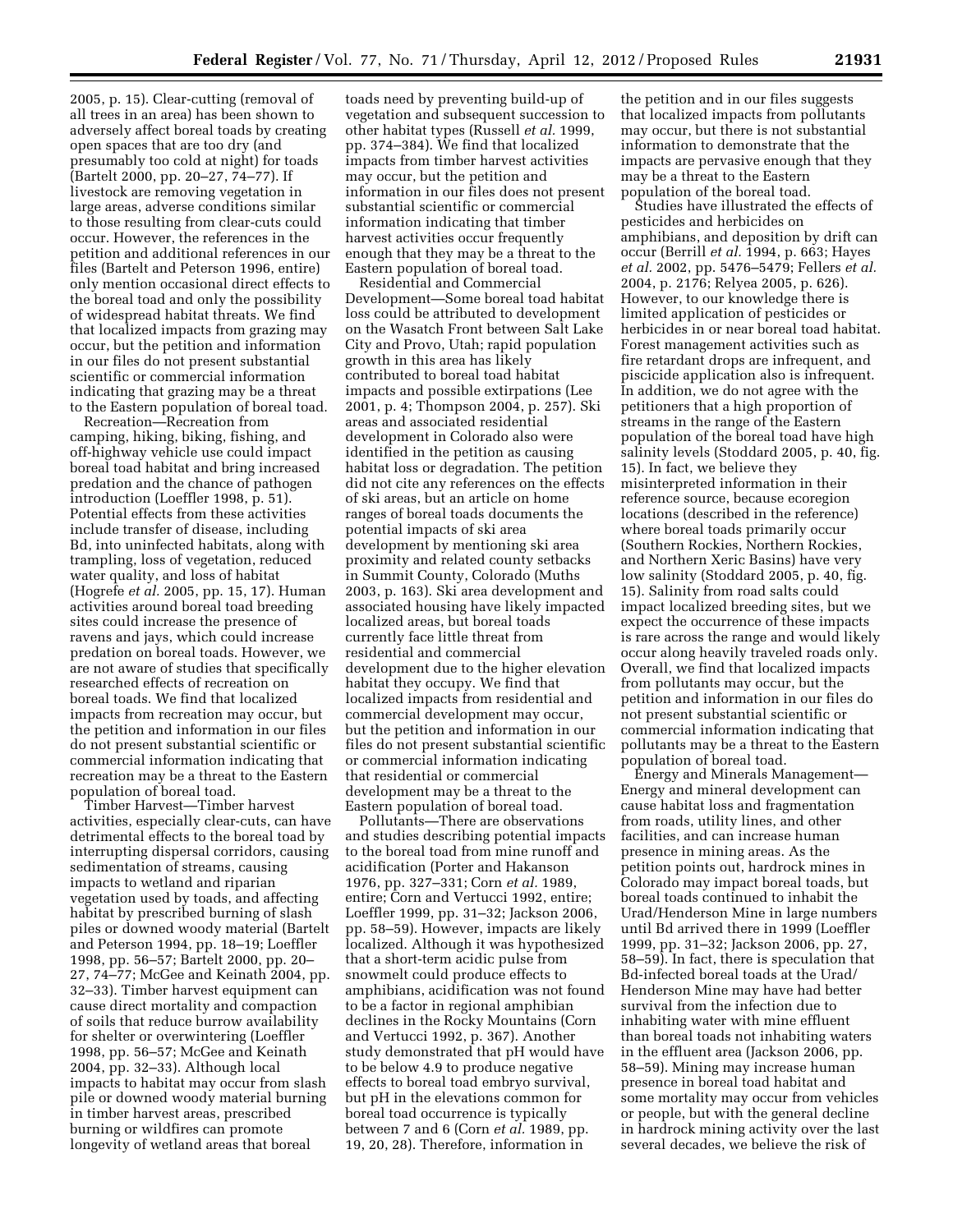mortality from mining-related activities is low.

We also are not aware that oil and gas development is a widespread activity in boreal toad habitat. In Colorado, where extensive oil and gas development has occurred, an extremely small amount of oil and gas development occurs in boreal toad habitat and the majority of boreal toad habitat is located in areas that have low to no potential for oil and gas development (Gunnison Sage-grouse Rangewide Steering Committee 2005, p. 130; Colorado Greater Sage-grouse Steering Committee 2008, p. 112). We find that localized impacts from energy and minerals management may occur, but the petition and information in our files do not present substantial scientific or commercial information indicating that energy and minerals management may be a threat to the Eastern population of the boreal toad.

### Summary for Factor A

Based on the information provided in the petition, as well as other information readily available in our files, we find that the petition does not present substantial scientific or commercial information indicating that the Eastern population of the boreal toad may warrant listing due to the present or threatened destruction, modification, or curtailment of the species' habitat or range. Although each of the issues evaluated under Factor A may impact the Eastern population of the boreal toad locally, the information in the petition and in our files does not indicate that these rise to the level of a threat to the population. There is no information presented in the petition or contained in our files that the threats described under Factor A cumulatively threaten the Eastern population of the boreal toad. However, we will evaluate this factor and cumulative effects of the threats described under this factor more thoroughly during the 12-month status review if we determine that a valid DPS of boreal toad exists.

# *B. Overutilization for Commercial, Recreational, Scientific, or Educational Purposes*

The petition states there is little information on the extent of boreal toad collection or harvesting (McGee and Keinath 2004, p. 37). Some boreal toads, eggs, or tadpoles have been collected by universities, State wildlife agencies, zoos, and other institutions for propagation, translocation, genetic research or other scientific study, or educational purposes. However, information in our files shows that entities involved in these activities in the SRM population area have

developed protocols to avoid or minimize mortality or injury to boreal toads (Scherff–Norris 1997, entire; Loeffler 2001, pp. 36–53). Additionally, the Utah Conservation Plan provides general procedures to minimize impact of collection activities and outlines plans for development of protocols (Hogrefe *et al.* 2005, pp. 28–38). Due to collection and handling procedures implemented by these entities, and the lack of known collection pressure from the public, we do not consider overutilization of the boreal toad to be occurring. Based on our evaluation, neither the petition nor information in our files presents substantial scientific or commercial information to indicate that overutilization for commercial, recreational, scientific, or educational purposes may present a threat to the Eastern population of the boreal toad such that the petitioned action may be warranted. However, we will evaluate this factor more thoroughly during the 12-month status review if we determine that a valid DPS of boreal toad exists.

### *C. Disease or Predation*

Information Provided in the Petition

Disease—The petition states that the chytrid fungus (Bd) is the primary pathogen of concern for the Eastern population of the boreal toad (Fellers *et al.* 2001, pp. 945, 952; McGee and Keinath 2004, pp. 23–24; Hogrefe *et al.*  2005, p. 13). The petition states that Bd attacks the skin of boreal toads and can cause chytridiomycosis (the disease that can result from Bd infection), resulting in 90–100 percent mortality (McGee and Keinath 2004, pp. 43–44). The exact mechanism of mortality caused by Bd infection is not understood, but possible mechanisms include disruption of water, oxygen, and ion exchange and secretion of toxins from the Bd associated with chytridiomycosis (Berger *et al.* 1998, p. 9036).

The petition also claims that red-leg disease (*Aeromonas hydrophila*), a fungus called *Saprolegnia ferax,* and a trematode (*Ribeiroia ondatrae*) have all been documented to cause mortality or malformations in amphibians and also could impact the Eastern population of boreal toads (Johnson *et al.* 2001, pp. 370–379; Kiesecker *et al.* 2001, entire; Hogrefe *et al.* 2005, p. 14). The petition states that nonnative species, such as bullfrogs (*Rana catesbeiana*) and certain species of fish, may impact the boreal toad by transmitting pathogens, including Bd and *Saprolegnia ferax*  (Kiesecker *et al.* 2001, p. 1069; Schloegel *et al.* 2010, p. 53).

Predation—The petition states that, despite boreal toad adults' having toxic

skin secretions, boreal toads have many native predators that are suspected of depressing toad populations (Arnold and Wassersug 1978, entire; Flier *et al.*  1980, entire; Beiswenger 1981, entire; Brodie and Formanowicz 1987, entire; Olson 1989, entire). The petition states that nonnative predators, such as trout or bullfrogs, also may reduce populations of boreal toads (Bahls 1992, pp. 183, 191; McGee and Keinath 2004, pp. 38–39).

Evaluation of Information Provided in the Petition and Available in Service Files

Disease—Bd was first identified in the late 1990s from a captive blue poison dart frog (*Dendrobatis azureus*) (Longcore *et al.* 1999, entire). Since then, Bd has been reported in numerous species of amphibians worldwide and is most likely a recent introduction to North America (Berger *et al.* 1999, p. 29; Lips *et al.* 2003, entire). However, Bd has been present since at least the early 1970s in America. A specimen from Colorado preserved in 1974 was tested for Bd and was found to have the fungus present (Hogrefe *et al.* 2005, p. 14). As stated above, Bd attacks the skin of boreal toads and may cause chytridiomycosis, which can result in serious disruption of cutaneous respiration and osmoregulation (Berger *et al.* 1998, p. 9036).

Boreal toads on the Paunsaugunt Plateau in southern Utah were reported to be infected with Bd in 2005, and chytridiomycosis is the suspected cause of boreal toad mortalities in this population (Hogrefe *et al.* 2005, pp. 14, 26). The Paunsaugunt Plateau (represented by up to seven sites comprising one or two breeding populations) was the only area out of six areas in the UDWR's Southern Region that was positive for Bd infection as of 2009 (UDWR 2010, p. III–3). The Paunsaugunt Plateau had only one adult toad observed in 2009 at one out of seven sites monitored on the Plateau, although a couple of other sites on the Paunsaugunt Plateau had tadpoles observed (UDWR 2010, pp.  $II\bar{I}$ –3, 5). The low number of toads suggests that Bd has affected toads on the Paunsaugunt Plateau.

In 2008, 77 Bd swabs (DNA samples taken for analysis of Bd presence or absence) were taken from boreal toads at Strawberry Reservoir in the Central Region of the Utah Division of Wildlife Resources, with 38 of those samples (49 percent) testing positive for Bd (UDWR 2010, p. II–4). In 2009, 105 toads were detected at 3 sites at Strawberry Reservoir; however, the impacts of Bd on boreal toad recent population trends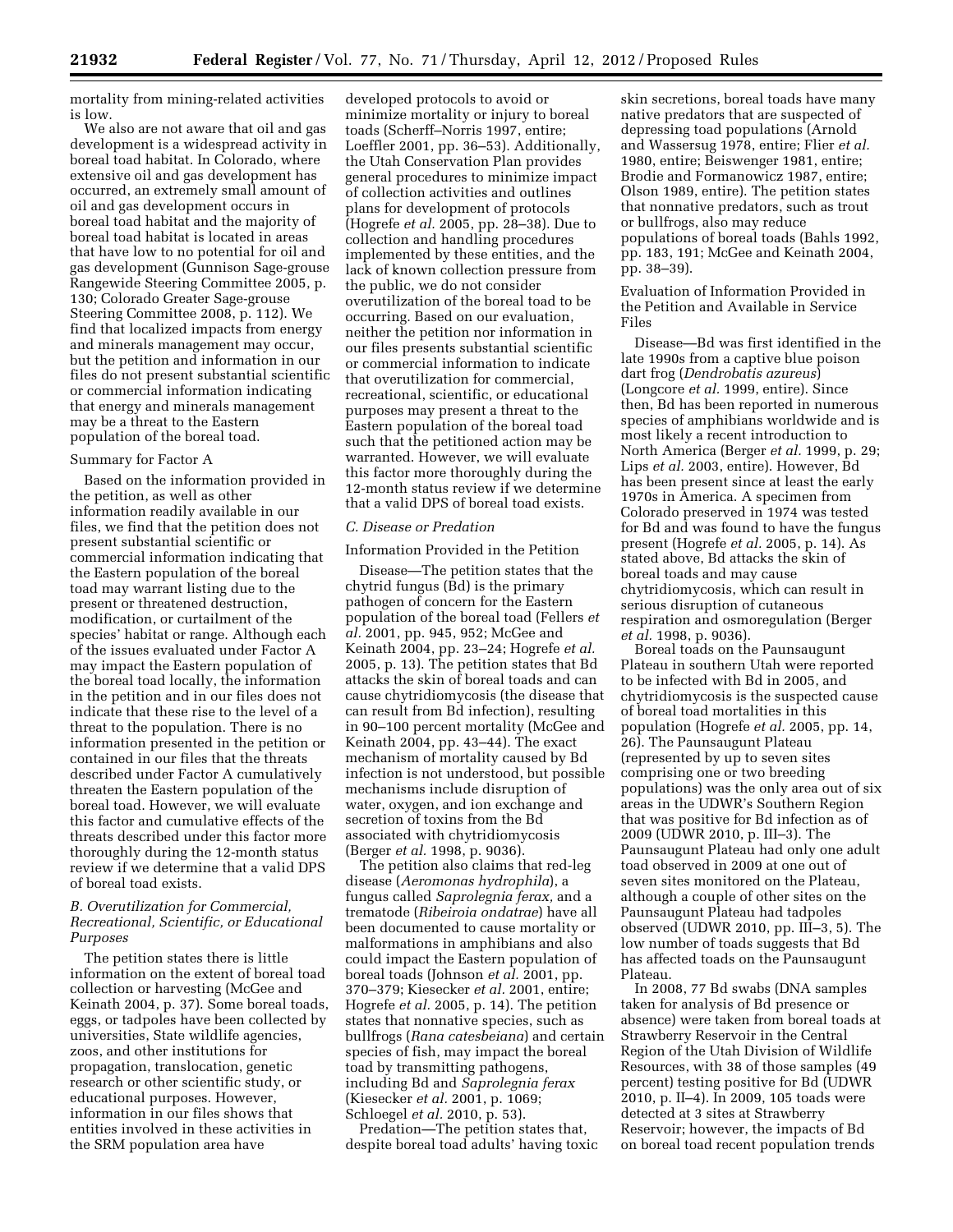are uncertain (UDWR 2010, pp. II–3, II– 10). In the Northeast Region of the UDWR, only 1 of 27 Bd swabs taken in 2008 tested positive for Bd (UDWR 2010, p. IV–4). Although some swabs are positive for Bd infection, Bd test results among regions in Utah are variable, and it is unknown whether or not Bd is causing declines in boreal toad populations there. However, it is clear that the infection is present across Utah.

Surveyors and researchers in the SRM population collected 417 samples from 46 sites across Colorado in 2003, and subsequent analysis detected 33 toads at 8 sites with Bd (Jungwirth, 2004, p. 53). It also was discovered from the study that, at sites with Bd, adult and juvenile toads had a 77 percent prevalence rate of infection (Jungwirth 2004, p. 54). Metamorphs often do not test positive at known Bd positive sites, and it is theorized that metamorphs may not have enough exposure time to the terrestrial environment to become infected with Bd (Jungwirth 2004, p. 54). Furthermore, at toad breeding sites tested through the 2007 field season, 22 breeding sites tested positive for Bd, 35 tested negative, and 22 additional sites were not tested (Jackson 2008, p. 6).

Even though Rocky Mountain National Park (RMNP) is one of the most protected environments within Colorado, boreal toad populations have declined in the park (Corn *et al.* 1997, pp. 40, 42). Four sites were monitored in RMNP from 1990 to 2001, and significant declines of boreal toads were noted at two of the sites (Kettle Tarn and Lost Lake), although all sites declined (Muths *et al.* 2003, p. 5). Six adult toads that were suitable for histologic analysis all had Bd detected on them, and another four of six that had preliminary molecular analysis conducted on them were also determined to have Bd infections (Muths *et al.* 2003, p. 8). Based on analysis for other diseases, it was determined that Bd was the certain cause of decline (Muths *et al.* 2003, pp. 8–9). Evidence of the decline is supported by monitoring data showing that Lost Lake had 100–300 toads present from 1991 to 1998, but fell to 30 or fewer since then (Jackson 2008, p. 57). Kettle Tarn had a hundred or more toads from 1991 through 1995 but exhibited a similar precipitous decline afterwards (Jackson, 2008, p. 58).

Bd testing has not been conducted in the remaining population in southeastern Wyoming (Jackson 2008, p. 91). However, as with the rest of the SRM population, Bd is the suspected cause of declines in southeastern Wyoming (Jackson 2008, p. 4). As stated above, boreal toads were extirpated in

New Mexico for many years, but reintroduced there in 2008 and 2009. However, in 2009 seven boreal toads from the 2008 release were recaptured, but six of the seven tested positive for Bd (NMDGF 2010, p. 3). This indicates that chytridiomycosis probably extirpated them in the past, and chance of survival of reintroduced toads is low. We currently have no information on Bd occurrence in southeastern Idaho, northeastern Nevada, or southwestern Wyoming.Overall, Bd appears to be widespread, and is known to occur in the SRM and Utah.

Given its widespread distribution in the SRM area, Utah, and around the world, it is likely present in the rest of the Eastern population and is almost assuredly the primary reason for declines observed in boreal toads in the Eastern population.

The fungal disease *Saprolegnia ferax*  was spread to boreal toads from rainbow trout (*Oncorhynchus mykiss*) experimentally infected with *S. ferax*  (Kiesecker *et al.* 2001, p. 1064). Although transmission of the disease from fish to boreal toads can occur, we have no information indicating that *S. ferax* is prevalent in the wild or has caused boreal toad declines in the wild.

We also have no information in our files to suggest that the trematode *Ribeiroia ondatrae* poses a threat to the boreal toad. The petitioners provided one article cited in the petition that found high frequencies (40–85 percent) of severe limb malformations in surviving western toads (*Anaxyrus boreas*) and decreased survivorship (42 percent) in toads with the heaviest treatment of trematodes in an induced laboratory experiment (Johnson et al. p. 370). However, effects of the trematode to wild boreal toads is not known, and the petition admits that further study is needed before any conclusions can be drawn on effects of the trematode to the boreal toad. Consequently, the petition did not present substantial information to suggest that the trematode may be a threat.

In conclusion, studies and information presented above illustrate that Bd may be the major factor in the decline of the boreal toad and that it poses a significant threat to the Eastern population of the boreal toad (Loeffler 2001, p. 13; Hogrefe *et al.* 2005, pp. 13– 14). We find that the petition and information in our files present substantial scientific or commercial information indicating that disease, specifically Bd resulting in chytridiomycosis, may be a threat to the Eastern population of the boreal toad.

Predation—The petition and information in our files show that adult boreal toads have several avian, mammalian, and reptilian predators (Olson 1989, entire; Hammerson 1999, p. 97; Livo 1999, p. 1). Avian, reptilian, insect, and even other amphibian predators of tadpoles and newly metamorphosed boreal toads also have been recorded (Beiswenger 1981, entire; Hammerson 1999, p. 98). Both garter snakes (*Thamnophis elegans*) and spotted sandpipers (*Actitis macularia*) are often encountered at boreal toad breeding sites in Colorado (Lambert 2003, pp. 22, 24, 77). At Brown's Creek in Colorado, garter snakes are suspected to be responsible for poor survivorship of boreal toad tadpoles (Lambert 2003, pp. 24, 77). It is likely that poor survivorship from predation occasionally results, but other than Lambert (2003, p. 22, 24, 77), we have no evidence that this occurs often enough or to an extent that it suppresses survival at breeding sites or breeding populations to a point that it may threaten the Eastern population of the boreal toad.

Nonnative predators, such as bullfrogs or stocked trout, were asserted by the petitioners to cause impacts to the boreal toad. We do not have any information that suggests that bullfrogs prey on boreal toads, since bullfrogs have never been documented in boreal toad habitat. Trout have been stocked in many lakes in the western United States, many of which were fishless prior to stocking (Bahls 1992, p. 183). The presence of stocked trout has been found to exclude frogs from lakes in the Sierra Nevada Mountains (Bradford 1989, pp. 776–777). However, laboratory experiments have indicated that American toad (*Bufo americanus*) tadpoles may be less palatable than chorus frog tadpoles (*Pseudacris triseriata*) to certain species of fish (Voris and Bacon 1966, p. 597) and we suspect that boreal toad tadpoles have similar toxins as the American toad. Additional evidence is that cutthroat trout (*Salmo clarkii*) mouthed then rejected boreal toad eggs that were fed to them (Licht 1969, p. 296). Although trout may injure boreal toad eggs or tadpoles by mouthing them, it appears that predation on boreal toads may be limited, due to the trout's avoidance of toxins in the eggs and tadpoles.

Localized predation from native or nonnative predators may sporadically occur and could occasionally cause declines or extirpation of breeding sites or breeding populations. However, we find that the petition and information in our files does not present substantial scientific or commercial information indicating that predation may rise to the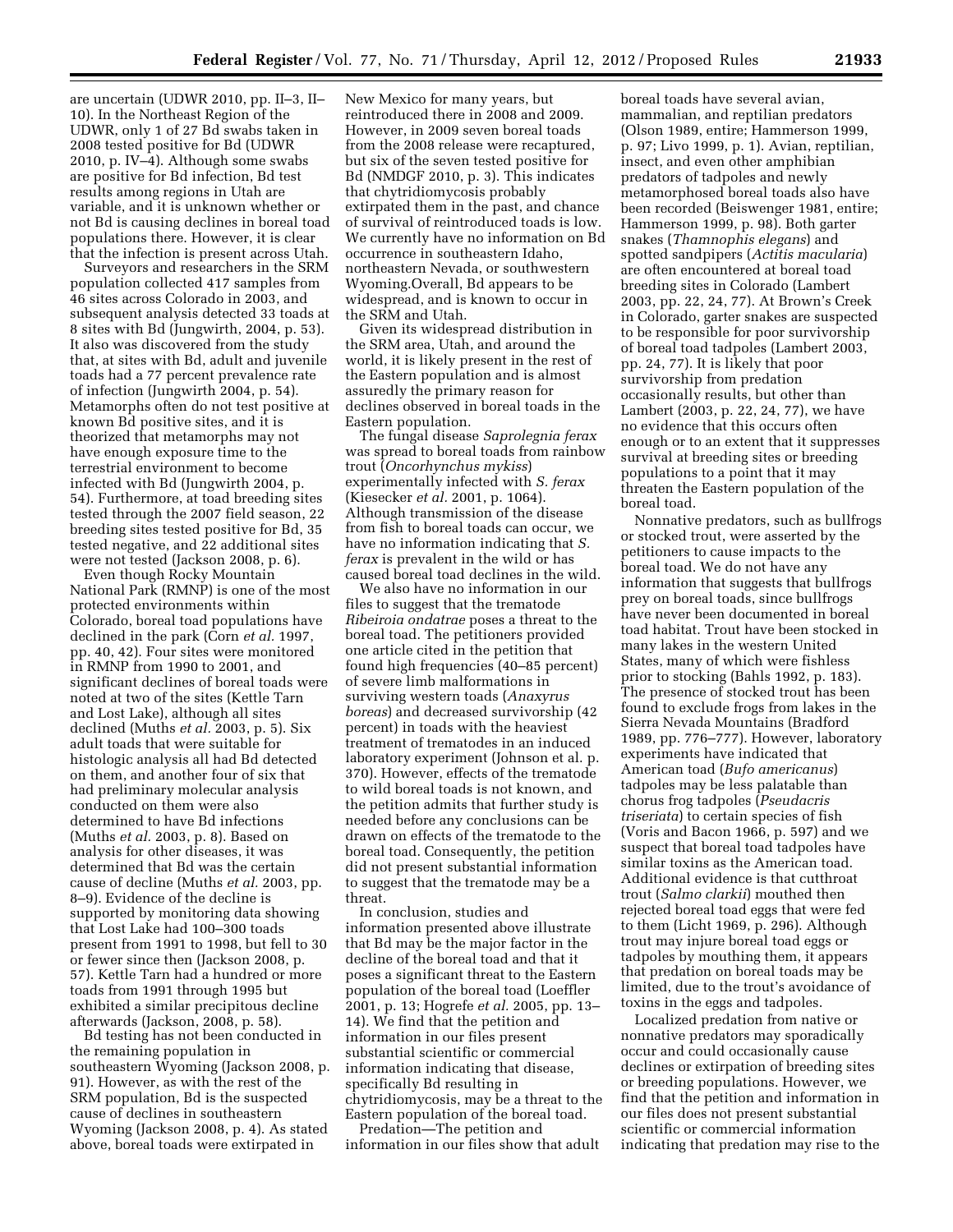level of a threat to the Eastern population of the boreal toad.

## Summary for Factor C

Based on our evaluation, the petition and information in our files present substantial information that listing the Eastern population of the boreal toad due to disease may be warranted. Localized predation may cause effects to breeding sites or breeding populations, but the petition and information in our files do not present substantial information that listing the Eastern population due to predation may be warranted. However, we will evaluate this factor more thoroughly during the 12-month status review if we determine that a valid DPS of boreal toad exists.

## *D. The Inadequacy of Existing Regulatory Mechanisms*

### Information Provided in the Petition

The petition states that the boreal toad has been State-listed as endangered in Colorado and New Mexico (NMDGF 1988, p. 1; CDOW 1993, p. 2). The petition also states that the toads are designated as a State Sensitive Species in Utah. In Wyoming, the boreal toad is designated as a Native Species Status 1, which means the species and habitat are declining (McGee and Keinath 2004, p. 46). The petition states that the designations in Utah and Wyoming garner no legal or regulatory weight. The petition also states that boreal toads are designated as nongame species in Idaho, protecting them from collection. There is no designation for the boreal toad in Nevada.

The petition states that a Colorado recovery plan was completed in 1994, and a recovery plan for New Mexico was completed in 2006 (Nesler and Goettle 1994, entire; Pierce 2006, entire). The petition states that in Utah a conservation plan for the toad also has been completed (Hogrefe *et al.* 2005, entire). The petition adds that Idaho and Nevada do not have conservation plans for the boreal toad.

The petition states that the majority of boreal toad habitat in the Southern Rocky Mountains is on U.S. Forest Service (USFS) land. The petition also points out that the USFS in both Region 2 (Colorado and southeast Wyoming) and Region 3 (New Mexico) classifies the toad as a sensitive species. However, USFS Region 4 (western Wyoming, southern Idaho, Nevada, and Utah) does not classify the toad as a sensitive species. The petition mentions that only two forests, the White River National Forest and Medicine Bow National Forest (in Colorado and Colorado/ Wyoming, respectively), have forest

plans that contain standards and guidelines for managing the boreal toad. However, the petition notes that the two forests only cover a small portion of the range of the toad and the forest plans do not adequately address all the threats to the toad. The petition also states that the Uintah National Forest, which covers a small area of the range of the Eastern population of the boreal toad, has a voluntary guideline to protect boreal toad habitat from disturbance (trampling) during the breeding season.

The BLM classifies the boreal toad as a sensitive species in Wyoming, Colorado, Utah, and Idaho. The petition points out that a State-led Boreal Toad Recovery Team comprised of State and Federal agencies, and an associated Technical Advisory Group comprised of university, State, Federal, and local government staff was formed and produced a conservation plan for the boreal toad in the Southern Rocky Mountains in 1998 (Loeffler 1998, entire) and revised the plan in 2001 (Loeffler 2001, entire).

The petition states that none of the State, USFS, or BLM classifications or recovery or conservation plans are adequate to protect the boreal toad, because they do not protect habitat, they carry no legal or regulatory weight, and they have not been shown to have improved the status of the toad. For example, the petition states that the Utah Conservation Plan does not address all threats to the boreal toad, such as Bd, and Bd has been detected in toads in Utah. The petitioners also considered conservation agreements, and found the specified actions to be implemented by involved parties within the SRM conservation plan were vague and provided little protection to the boreal toad. The petition states that even if all actions in the SRM conservation plan were accomplished, it still would not adequately address the impacts of Bd on boreal toads.

Evaluation of Information Provided in the Petition and Available in Service Files

State listings in Colorado and New Mexico mean that possession of the boreal toads is prohibited. In Idaho, the nongame regulations prohibit possession of more than four boreal toads (Idaho Administration Procedures Act 2010, p. 4). The boreal toad was designated as a State Sensitive Species in Utah in 1997 (Hogrefe et al. 2005, p. 2). However, neither the Utah nor Wyoming sensitive species designations protect the toad from possession. Obviously, the lack of status in Nevada does not prevent possession of the toad there. However, we have no information

on whether collection and possession of the boreal toad in any of the States is impacting the toad.

The Colorado Department of Parks and Wildlife (formerly Division of Wildlife), Wyoming Game and Fish, NMDGF, and UDWR have led or been instrumental in development of the State and SRM conservation plans, along with the USFS, U.S. Geological Survey, National Park Service, and BLM. Since the boreal toad was State listed in Colorado, considerable effort and funding have gone towards research, management, captive breeding, and translocation or repatriation of boreal toads in Colorado, Wyoming, and New Mexico (the SRM population). University staff, the U.S. Geological Service, zoos, and others also have been instrumental in research into declines of the boreal toad and propagation of the toad.

Despite development of the conservation plans (which are voluntary and not regulatory in nature), and the designations by different State and Federal agencies, the research and management actions that have occurred, and the standards and guidelines put into place by the USFS, there has been little success in conserving the boreal toad because of the difficulty of arresting Bd-caused declines. However, the overwhelming factor in the boreal toad's decline is chytridiomycosis caused by Bd, which will likely affect the toads regardless of what regulatory protections are in place.

### Summary for Factor D

Even though the Federal agencies have not addressed or implemented boreal toad management through all of their forest plans or resource management plans, they do have guidance through their sensitive species designations to manage for the toad. There have been management actions for the toad carried out on Federal lands, but the Service does not currently have information on the extent of implementation and effectiveness of these actions. The States within the Eastern population lack regulatory authority to protect the toad's habitat. However, as stated above in Factor A, we did not find substantial information to show that habitat destruction, modification, or curtailment currently threaten the toad. Consequently, there is not substantial information to indicate that regulations protecting habitat are inadequate. Similarly, issues under Factors B, C, and E do not currently appear to need further regulatory mechanisms or would not be resolved by further regulatory mechanisms. Some of the States have regulations that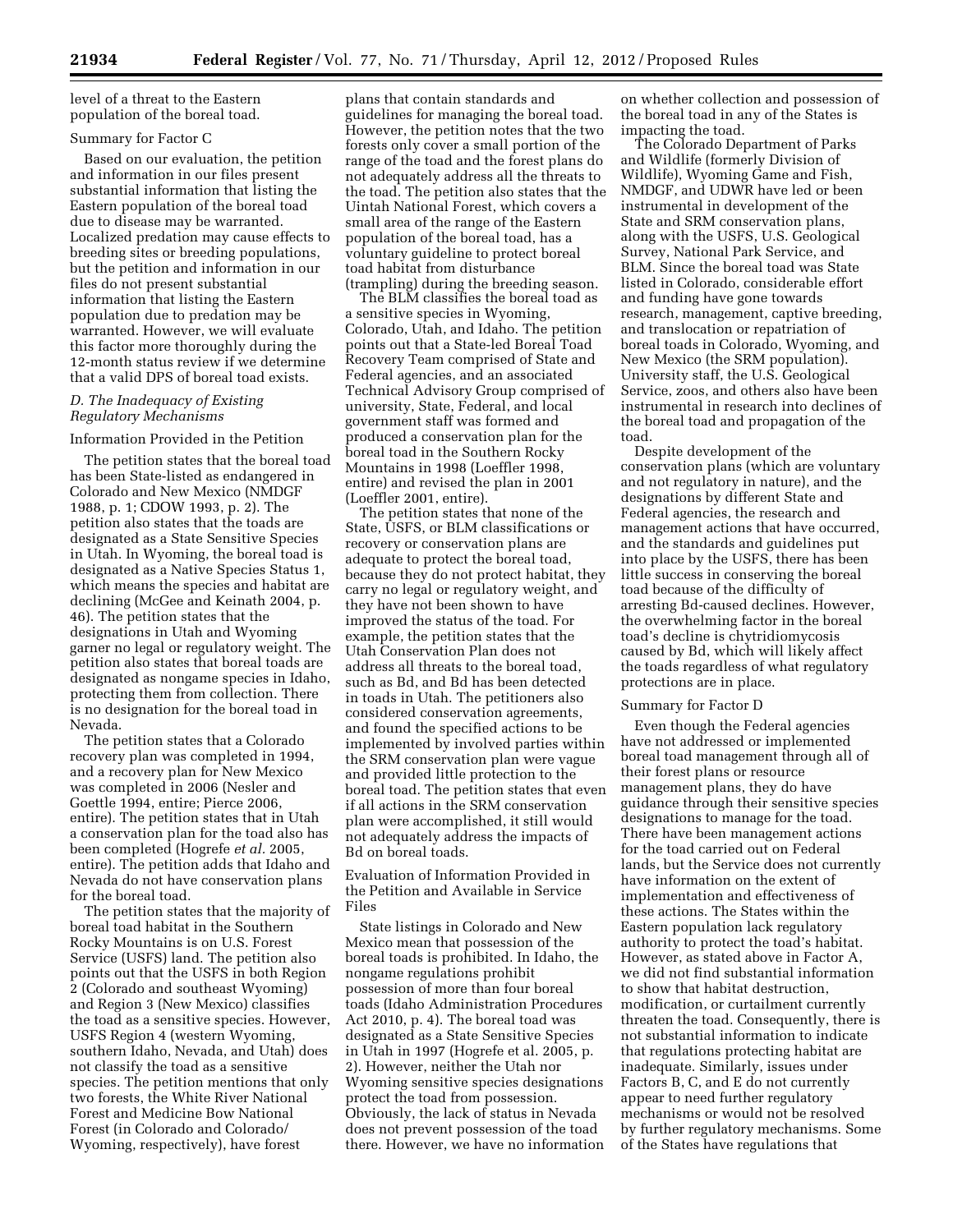prohibit or limit possession of boreal toads; however, there is no information to suggest that collection and possession of the boreal toad in any of the States is impacting the toad. Consequently, there is not substantial information to indicate that State regulations prohibiting collection and possession, or lack thereof, are inadequate.

Nonetheless, as both we and the petitioners recognize, Bd may be the overriding threat to the boreal toad, and we believe regulatory mechanisms are not capable or have limited capability to reduce the existing threat from Bd. Based on our evaluation, neither the petition nor information in our files presents substantial information that listing the Eastern population of boreal toad due to inadequacy of existing regulatory mechanisms may be warranted. However, we will evaluate this factor more thoroughly during the 12–month status review if we determine that a valid DPS of boreal toad exists.

# *E. Other Natural or Manmade Factors Affecting Its Continued Existence*

# Information Provided in the Petition

Isolation—The petition states that many populations of boreal toad are small and isolated (Hogrefe *et al.* 2005, p. 15). Isolation and small population size can preclude genetic interchange and recolonization of habitat in the face of impacts such as Bd or long-term land management changes (Carey *et al.* 2005, pp. 235, 236). Lack of gene flow also may cause loss of genetic variability (Wright 1931, pp. 98–102), causing inbreeding depression. The petition states that random events, environmental factors, or human impacts may cause extirpation of small, isolated populations.

Climate Change—The petition states that since boreal toads are ectotherms (require heat from the sun or outside sources to warm selves), their body temperature varies with their surroundings. The petition states (?) boreal toad reproductive behavior and boreal toad abundance may be affected by temperature changes resulting from climate change (Blaustein and Wake 1995, pp. 2–4; Blaustein *et al.* 2001, p. 1808). The petition also states that warmer temperatures may allow for the spread of disease, especially in higher elevations where currently disease may not be as prevalent. The petition states drought and early or late season freezing temperatures caused by climate change may dry up breeding pools and cause mortality before or after hibernation (McGee and Keinath 2004, p. 41). The petition states that warming will limit activity of toads in different habitats

(Bartelt *et al.* 2010, p. 2675). The petition also states that effects of climate change may have already been observed through increasingly earlier breeding due to warmer temperatures or reduced precipitation (Blaustein *et al.* 2001, p. 1806; Corn 2003, p. 624).

Ultraviolet Radiation—The petition states that degradation of the ozone may be causing increases in ultraviolet-B (UV–B) radiation (Stolarski *et al.* 1992, p. 342; Blumthaler *et al.* 1997, p. 130). The petition states the boreal toad may be susceptible to UV–B radiation due to not having protective hair or feathers, and not having protective shells on their eggs, which are laid in shallow water (Blaustein *et al.* 1994, p. 1791; Corn 1998, p. 19). Additionally, the petition states that photolyase, an enzyme that repairs UV–B damage, is lower in boreal toads than in some frogs and may cause lower hatching success in boreal toads (Blaustein *et al.* 1994, p. 1794). However, the petition also acknowledges that some studies show UV–B radiation is not a factor in hatching success of red-legged frogs (*Rana aurora*) or boreal toads (Blaustein *et al.* 1996, p. 1401; Corn 1998, pp. 22– 23; Loeffler 2001, p. 12).

Invasive Species—The petition discusses invasive species under Factor E, but since the discussion focuses on disease transmission and predation by invasive species, we address this under Factor C, *Disease or Predation,* above.

Evaluation of Information Provided in the Petition and Available in Service Files

Isolation—Isolation or small population size could cause extirpation of boreal toad breeding colonies through habitat loss or fragmentation or other human or environmental factors (such as Bd infection), random events, or genetic problems. Microsatellite nDNA analysis suggests that populations of boreal toads within the Eastern population are isolated from one another, with little gene flow, and that this could potentially cause genetic problems (Switzer *et al.* 2009, pp. 23, 25). Additional information suggests that boreal toad populations in Utah are separated from each other due to longterm climate change (over the last 10,000 years) and human development at lower elevations resulting in genetic problems or loss of smaller populations through random events (Hogrefe *et al.*  2005, pp. 14–15).

Diseases, such as chytridiomycosis, which is caused by Bd, also could cause extirpation of these small populations. The SRM conservation plan gives a general idea of a large ''population'' in the viability criteria as 20 or more adult

toads in a breeding ''locality'' (in this context ''locality'' is the same as a breeding population). Monitoring in Colorado and southeastern Wyoming in 2009 revealed that only 5 out of 47 breeding populations (11 percent), or 8 breeding sites out of 73 (about 9 percent), had more than 20 adults (CDOW 2010, entire). These statistics illustrate that very few populations in the SRM portion of the Eastern population are large. Consequently, we determine that the petition and information in our files present substantial scientific or commercial information indicating that isolation and small population size may be a threat to the Eastern population of the boreal toad.

Climate Change—Ray *et al.* (2008, p. 1) predict that Colorado will warm by about 1  $\mathrm{C}(2.5 \mathrm{P})$  by 2025 and by about 2 °C (4.0 °F) by 2050. Most of the observed snowpack loss in Colorado has occurred below 2,500 m (8,200 ft), with snowpack loss above this elevation predicted at between 10 and 20 percent (Ray *et al.* 2008, p. 2). With the range of the boreal toad largely above 2,500 m (8,200 ft) in the southern Rocky Mountains, it is likely that they will be shielded from extensive droughts. However, some drought effects were noted in boreal toads in the southern Rocky Mountains in 2002 during a drought cycle (Livo and Loeffler 2003, p. 11). Several breeding sites either remained dry throughout the breeding season or dried up prior to metamorphosis, reducing toad abundance. However, based on subsequent years with more precipitation, the 2002 drought may have been within normal variation and not related to climate change. Drought could exacerbate the decline of localized boreal toad populations, but is not considered a major factor in the widespread decline of the species.

There is a possibility that some diseases, such as chytridiomycosis, could expand their range into higher elevation boreal toad habitats if warmer temperatures occur due to climate change. However, references on this subject listed in the petition are not currently available to us and we have no information in our files to support this hypothesis. Warming temperatures could affect evaporative water loss from boreal toads, which could affect toad movement, breeding, and genetic interchange (Bartelt *et al.* 2010, p. 2675). Conversely, warmer temperatures could potentially help boreal toads by lengthening the growing season and increasing the rate of growth, leading to earlier metamorphosis and greater survival (Carey *et al.* 2005, p. 236). We